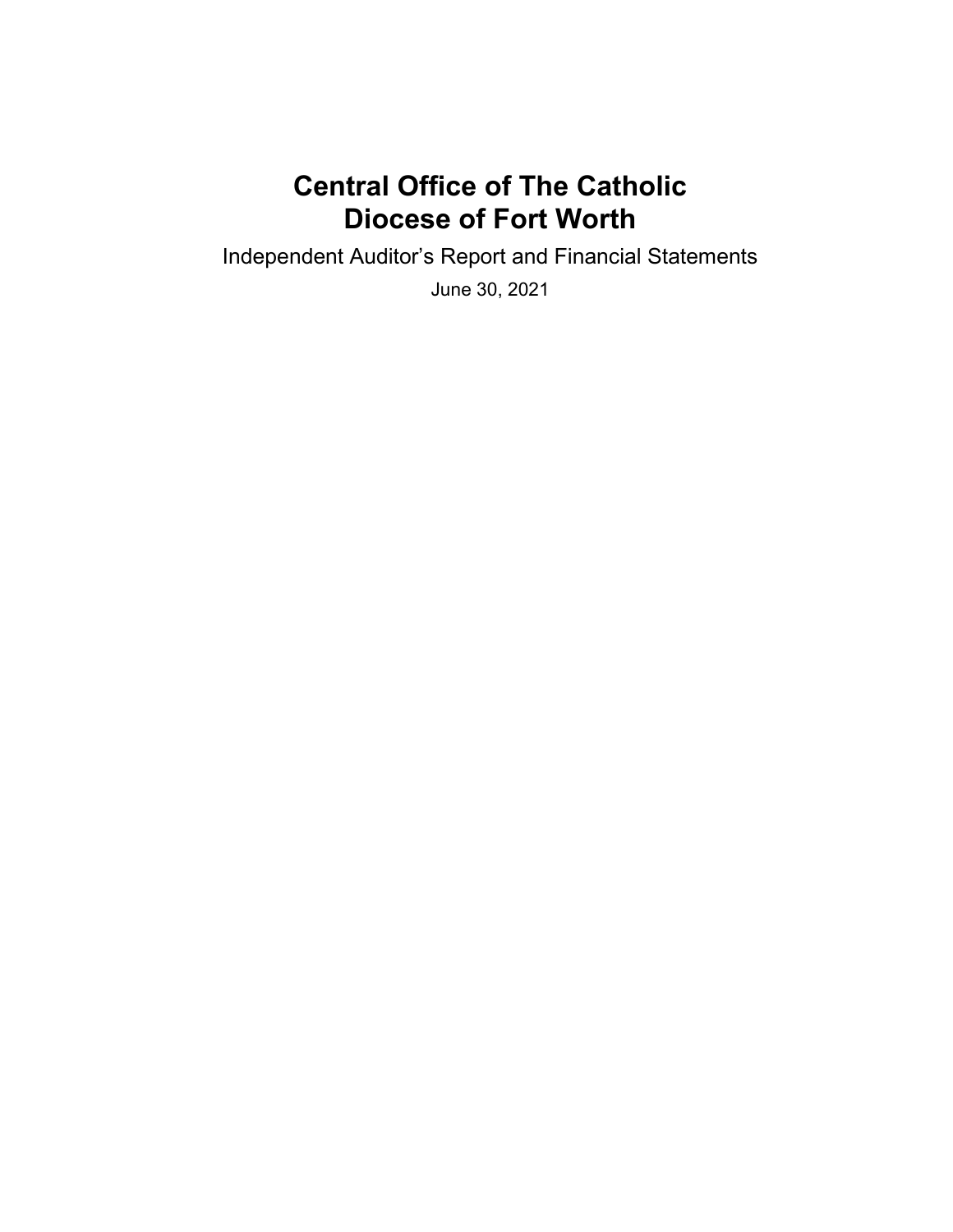June 30, 2021

## **Contents**

| <b>Financial Statements</b> |  |
|-----------------------------|--|
|                             |  |
|                             |  |
|                             |  |
|                             |  |
|                             |  |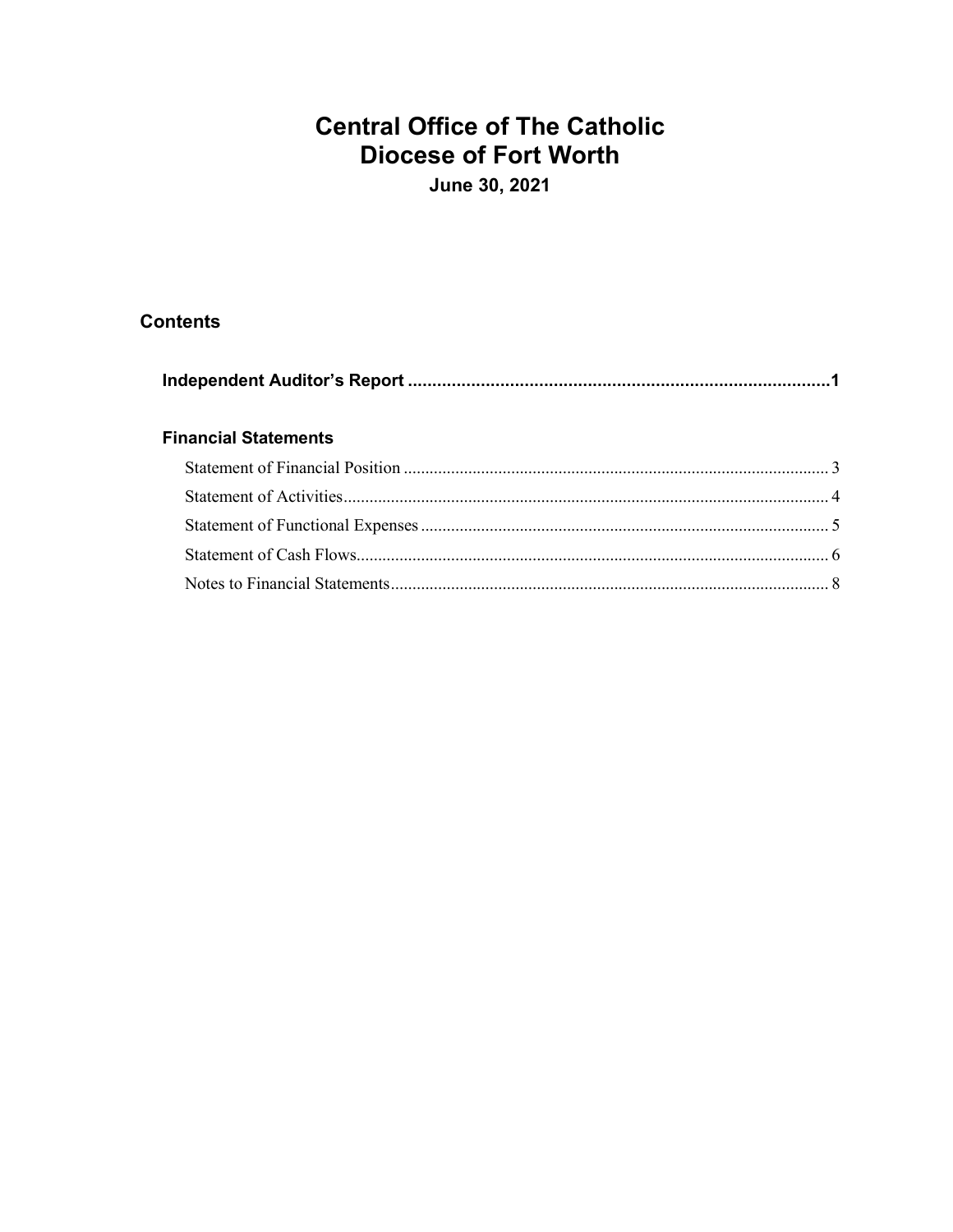

## **Independent Auditor's Report**

Most Reverend Michael F. Olson Central Office of the Catholic Diocese of Fort Worth Fort Worth, Texas

We have audited the accompanying financial statements of Central Office of the Catholic Diocese of Fort Worth (the "Central Office"), which comprise the statement of financial position as of June 30, 2021, and the related statements of activities, functional expenses and cash flows for the year then ended, and the related notes to the financial statements.

### *Management's Responsibility for the Financial Statements*

Management is responsible for the preparation and fair presentation of these financial statements in accordance with accounting principles generally accepted in the United States of America; this includes the design, implementation, and maintenance of internal control relevant to the preparation and fair presentation of financial statements that are free from material misstatement, whether due to fraud or error.

### *Auditor's Responsibility*

Our responsibility is to express an opinion on these financial statements based on our audit. We conducted our audit in accordance with auditing standards generally accepted in the United States of America. Those standards require that we plan and perform the audit to obtain reasonable assurance about whether the financial statements are free from material misstatement.

An audit involves performing procedures to obtain audit evidence about the amounts and disclosures in the financial statements. The procedures selected depend on the auditor's judgment, including the assessment of the risks of material misstatement of the financial statements, whether due to fraud or error. In making those risk assessments, the auditor considers internal control relevant to the entity's preparation and fair presentation of the financial statements to design audit procedures that are appropriate in the circumstances, but not for the purpose of expressing an opinion on the effectiveness of the entity's internal control. Accordingly, we express no such opinion. An audit also includes evaluating the appropriateness of accounting policies used and the reasonableness of significant accounting estimates made by management, as well as evaluating the overall presentation of the financial statements.

We believe that the audit evidence we have obtained is sufficient and appropriate to provide a basis for our audit opinion.

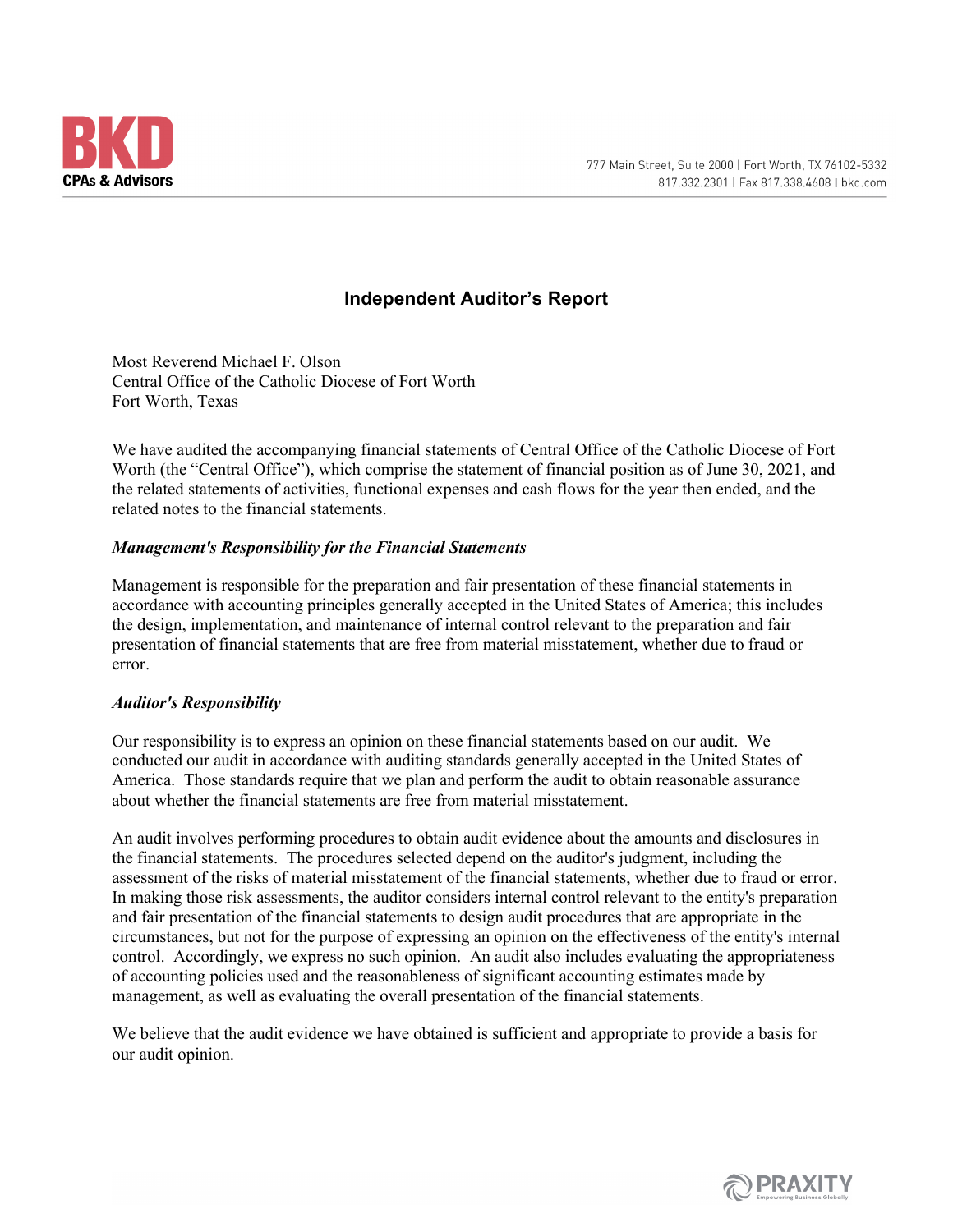Most Reverend Michael F. Olson Central Office of the Catholic Diocese of Fort Worth Page 2

### *Opinion*

In our opinion, the financial statements referred to above present fairly, in all material respects, the financial position of the Central Office, as of June 30, 2021, and the changes in its net assets and its cash flows for the year then ended in accordance with accounting principles generally accepted in the United States of America.

### *Emphasis of Matter*

As described in *Note 2* to the financial statements, in 2021, the Central Office adopted Accounting Standards Update 2014-09, Not-for-Profit Entities (Topic 606): *Revenue from Contracts with Customers*, (ASU 2014-09). Our opinion is not modified with respect to this matter.

**BKD,LLP** 

Fort Worth, Texas January 21, 2022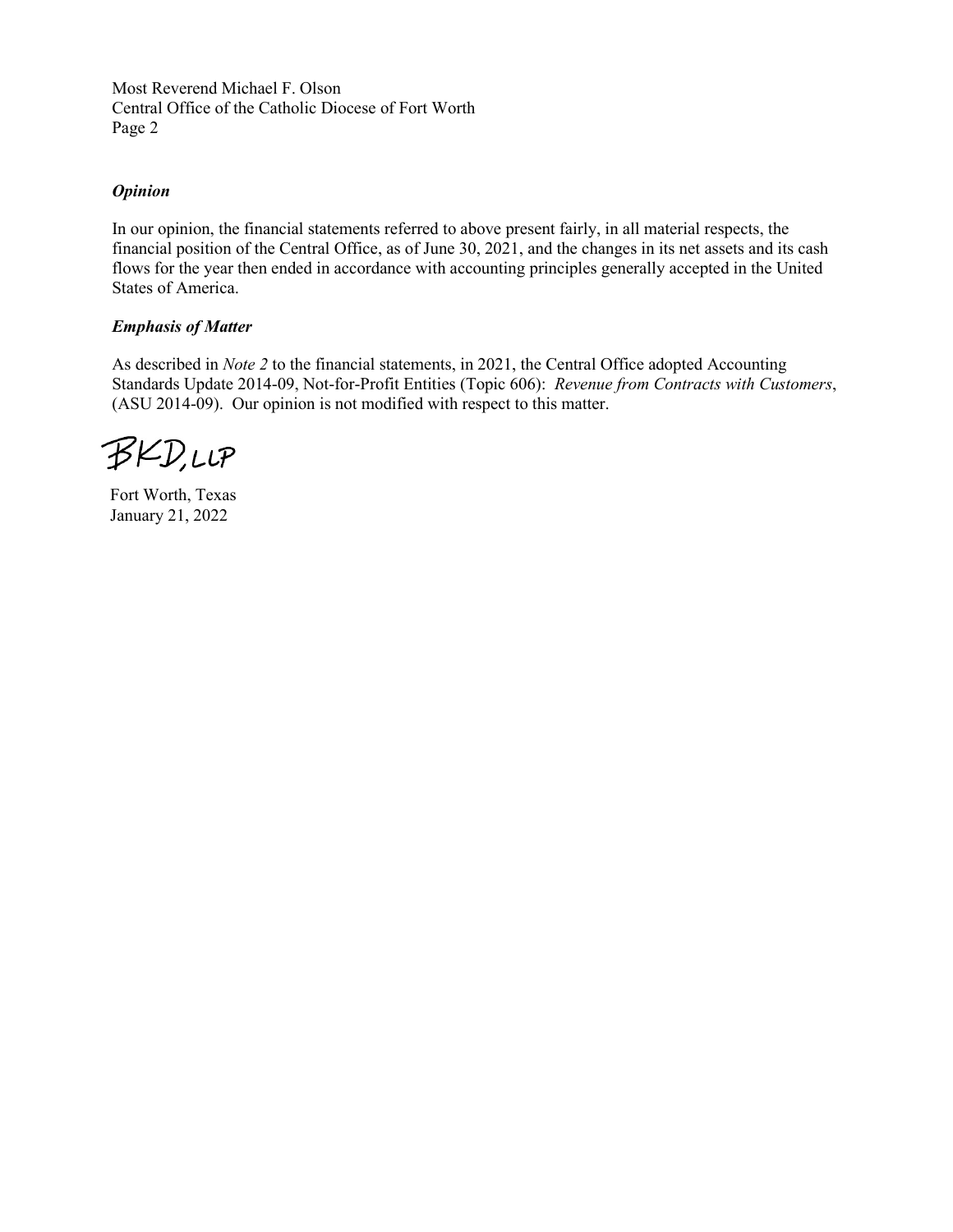**Statement of Financial Position June 30, 2021**

### **Assets**

| Cash                                       | \$<br>24,758,622  |
|--------------------------------------------|-------------------|
| Restricted cash                            | 150,000           |
| Accounts receivable - affiliates, net      | 3,642,940         |
| Contribution receivable - affiliate        | 700,000           |
| Accrued interest receivable                | 5,516,354         |
| Other assets                               | 765,606           |
| Loans receivable - affiliates, net         | 47,036,758        |
| Investments                                | 14,267,210        |
| Property held for sale                     | 85,700            |
| Property held for future parish/school use | 11,328,604        |
| Property and equipment, net                | 7,779,434         |
| Beneficial interest in a perpetual trust   | 1,489,140         |
| Total assets                               | \$<br>117,520,368 |
| <b>Liabilities and Net Assets</b>          |                   |
| Liabilities                                |                   |
| Accounts payable                           | \$<br>1,089,233   |
| Accrued expenses                           | 464,224           |
| Claims liability                           | 224,281           |
| Funds held for others                      | 1,084,613         |
| Grants payable                             | 584,807           |
| Deposits payable - affiliates              | 66,230,334        |
| Notes payable                              | 24,615,791        |
| <b>Total</b> liabilities                   | 94,293,283        |
| Net Assets                                 |                   |
| Without donor restrictions                 | 20,228,383        |
| With donor restrictions                    | 2,998,702         |
|                                            |                   |
| Total net assets                           | 23,227,085        |
| Total liabilities and net assets           | \$<br>117,520,368 |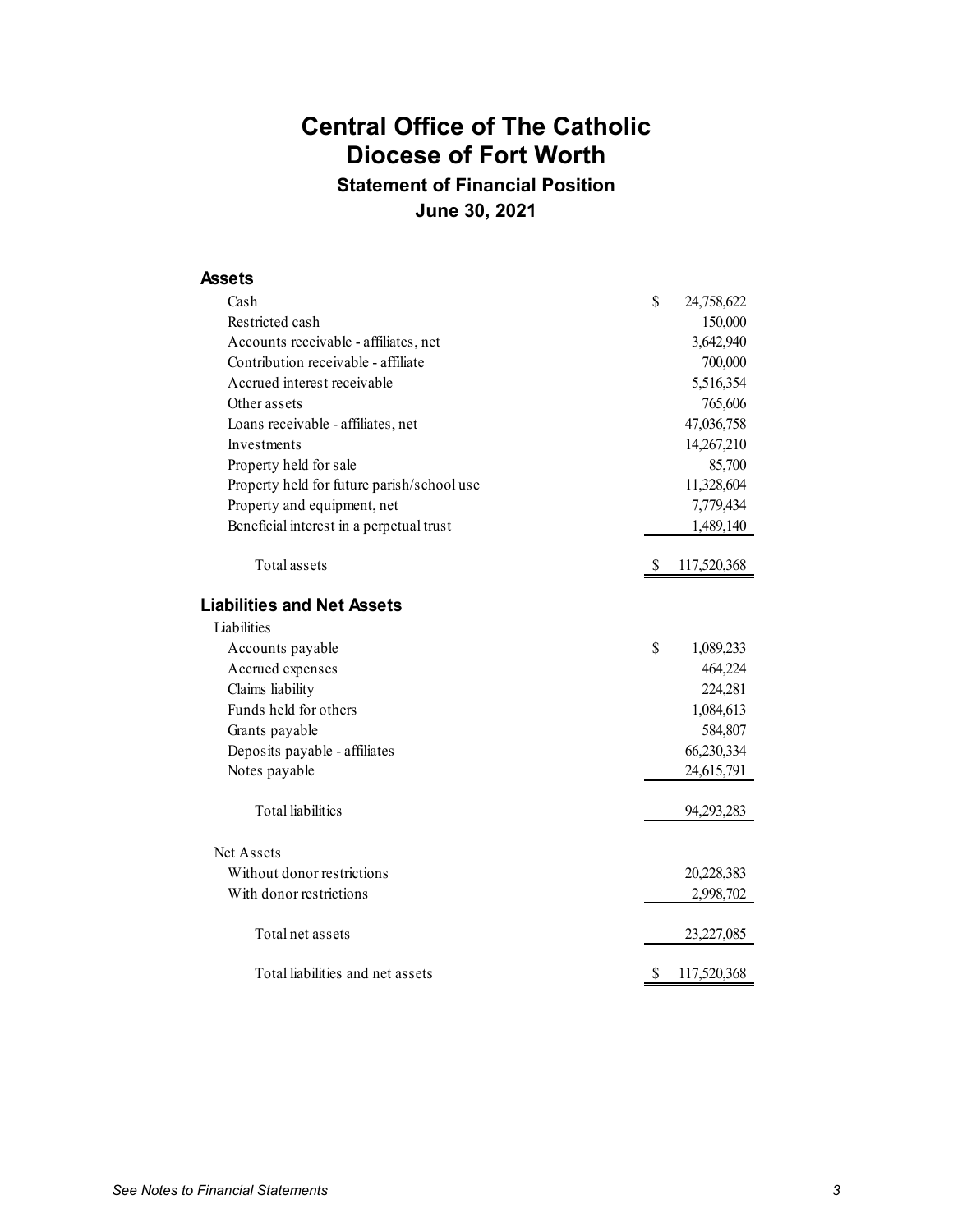# **Statement of Activities**

**Year Ended June 30, 2021**

|                                                           |    | <b>Without Donor</b><br><b>Restriction</b> | <b>With Donor</b><br><b>Restriction</b>                               |             |    | <b>Total</b> |
|-----------------------------------------------------------|----|--------------------------------------------|-----------------------------------------------------------------------|-------------|----|--------------|
| <b>Revenue and Other Support</b>                          |    |                                            |                                                                       |             |    |              |
| Contributions                                             | \$ | 217,888                                    | $\mathbb{S}% _{t}\left( t\right) \equiv\mathbb{S}_{t}\left( t\right)$ | 2,643,232   | \$ | 2,861,120    |
| Diocesan assessments                                      |    | 8,899,673                                  |                                                                       |             |    | 8,899,673    |
| Program and service fees                                  |    | 3,773,256                                  |                                                                       |             |    | 3,773,256    |
| Investment return, net of fees                            |    | 258,450                                    |                                                                       |             |    | 258,450      |
| Net realized and unrealized gain on investments           |    | 639,756                                    |                                                                       | 351         |    | 640,107      |
| Change in value of beneficial interest in perpetual trust |    |                                            |                                                                       | 293,350     |    | 293,350      |
| Interest on loans receivable - affiliates                 |    | 868,303                                    |                                                                       |             |    | 868,303      |
| Loss on disposal of assets                                |    | (505, 584)                                 |                                                                       |             |    | (505, 584)   |
| Other                                                     |    | 52,987                                     |                                                                       |             |    | 52,987       |
| Net assets released from restrictions                     |    | 2,912,278                                  |                                                                       | (2,912,278) |    |              |
| Total revenue and other support                           |    | 17,117,007                                 |                                                                       | 24,655      |    | 17,141,662   |
| <b>Expenses</b>                                           |    |                                            |                                                                       |             |    |              |
| Program services                                          |    |                                            |                                                                       |             |    |              |
| Education and formation                                   |    | 1,738,392                                  |                                                                       |             |    | 1,738,392    |
| Pastoral services                                         |    | 4,606,399                                  |                                                                       |             |    | 4,606,399    |
| Communication                                             |    | 1,153,039                                  |                                                                       |             |    | 1,153,039    |
| Administrative support services                           |    | 9,368,243                                  |                                                                       |             |    | 9,368,243    |
| Total expenses                                            |    | 16,866,073                                 |                                                                       |             |    | 16,866,073   |
| <b>Change in Net Assets</b>                               |    | 250,934                                    |                                                                       | 24,655      |    | 275,589      |
| <b>Net Assets, Beginning of Year</b>                      |    | 19,977,449                                 |                                                                       | 2,974,047   |    | 22,951,496   |
| Net Assets, End of Year                                   | S  | 20,228,383                                 | \$                                                                    | 2,998,702   | S  | 23,227,085   |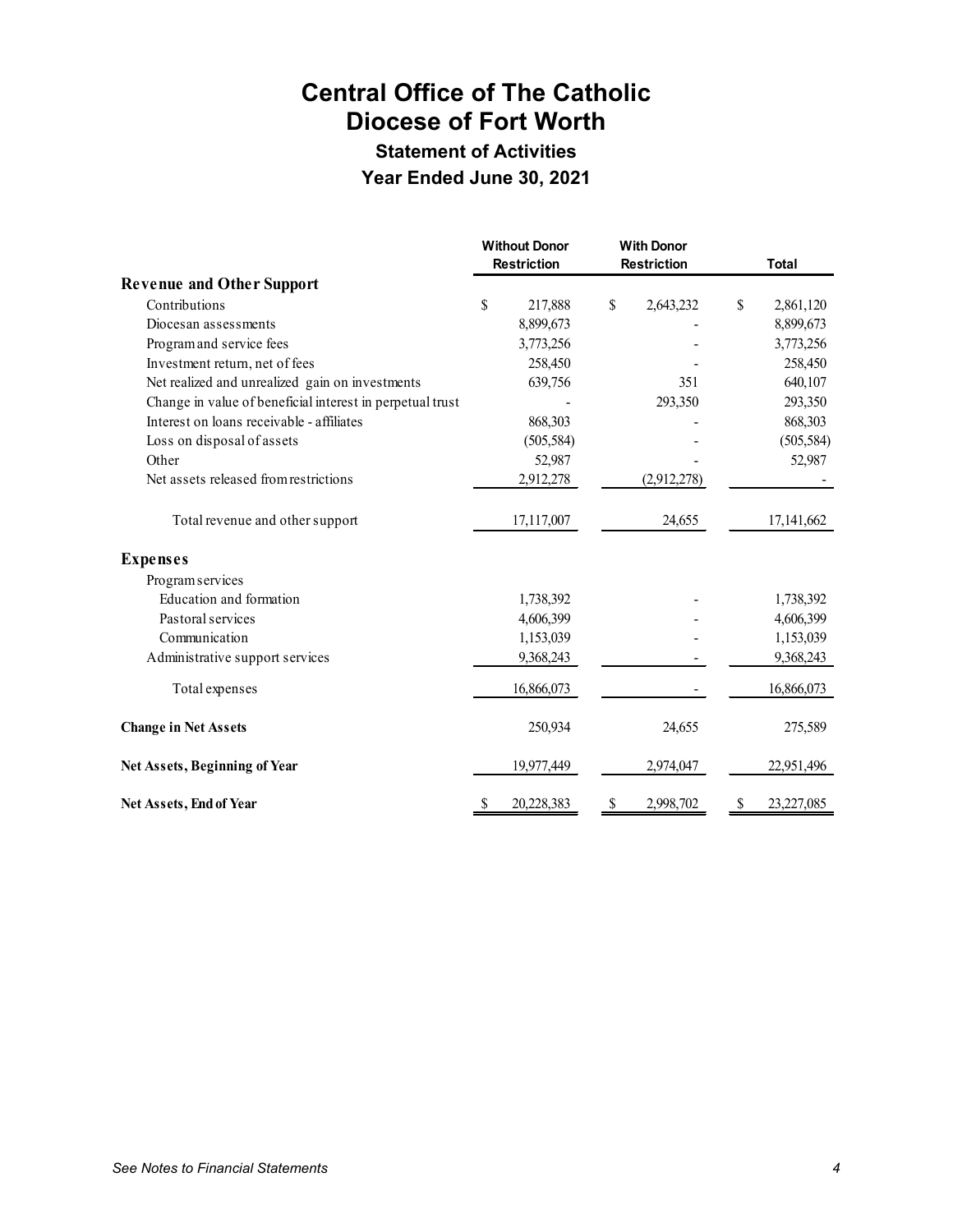**Statement of Functional Expenses**

## **Year Ended June 30, 2021**

|                                    | <b>Program Services</b> |                                          |                             |           |                       |    |                                         |                                                                         |  |              |            |
|------------------------------------|-------------------------|------------------------------------------|-----------------------------|-----------|-----------------------|----|-----------------------------------------|-------------------------------------------------------------------------|--|--------------|------------|
|                                    |                         | <b>Education and</b><br><b>Formation</b> | Pastoral<br><b>Services</b> |           | <b>Communications</b> |    | <b>Program Services</b><br><b>Total</b> | <b>Administrative</b><br>and Support<br><b>Services</b><br><b>Total</b> |  | <b>Total</b> |            |
| Salaries and wages                 | \$                      | 873,051                                  |                             | 1,311,912 | 360,552               | S. | 2,545,515                               | 1,979,934                                                               |  | $\mathbf S$  | 4,525,449  |
| Payroll taxes                      |                         | 63,606                                   |                             | 93,407    | 26,286                |    | 183,299                                 | 141,445                                                                 |  |              | 324,744    |
| Benefits, education & allowances   |                         | 435,961                                  |                             | 647,402   | 180,733               |    | 1,264,096                               | 978,821                                                                 |  |              | 2,242,917  |
| Insurance                          |                         | 16,304                                   |                             | 170,663   |                       |    | 186,967                                 | 1,818,703                                                               |  |              | 2,005,670  |
| Services and professional fees     |                         | 36,755                                   |                             | 247,582   | 280,146               |    | 564,483                                 | 1,635,118                                                               |  |              | 2,199,601  |
| Other program services             |                         | 61,765                                   |                             | 119,159   | 3,438                 |    | 184,362                                 | 47,034                                                                  |  |              | 231,396    |
| Interest                           |                         |                                          |                             |           |                       |    |                                         | 910,218                                                                 |  |              | 910,218    |
| Systems and software               |                         | 3,163                                    |                             | 1,797     | 30,599                |    | 35,559                                  | 282,777                                                                 |  |              | 318,336    |
| Staff development and recognition  |                         | 3,985                                    |                             | 533,280   | 1,127                 |    | 538,392                                 | 13,972                                                                  |  |              | 552,364    |
| Rent and utilities                 |                         | 123,646                                  |                             | 24,249    | 19,980                |    | 167,875                                 | 145,677                                                                 |  |              | 313,552    |
| Third-party assessments            |                         |                                          |                             | 241,433   |                       |    | 241,433                                 |                                                                         |  |              | 241,433    |
| Membership, dues and subscriptions |                         | 4,610                                    |                             | 11,709    | 134,055               |    | 150,374                                 | 8,206                                                                   |  |              | 158,580    |
| Meetings and seminars              |                         |                                          |                             | 23,201    | 76                    |    | 23,277                                  | 7,098                                                                   |  |              | 30,375     |
| Program materials                  |                         | 32,380                                   |                             | 33,701    |                       |    | 66,081                                  | 47,364                                                                  |  |              | 113,445    |
| Repairs and maintenance            |                         | 19,154                                   |                             | 6,092     |                       |    | 25,246                                  | 119,403                                                                 |  |              | 144,649    |
| Travel                             |                         | 3,438                                    |                             | 72,737    | 2,446                 |    | 78,621                                  | 19,343                                                                  |  |              | 97,964     |
| Postage                            |                         | 2,877                                    |                             | 12,441    | 71,087                |    | 86,405                                  | 4,324                                                                   |  |              | 90,729     |
| Events and activities              |                         | 3,224                                    |                             | 18,293    |                       |    | 21,517                                  | 25,040                                                                  |  |              | 46,557     |
| Printing and copying               |                         | 2,292                                    |                             | 5,196     | 190                   |    | 7,678                                   | 4,433                                                                   |  |              | 12,111     |
| Supplies                           |                         | 10,441                                   |                             | 7,040     | 6,753                 |    | 24,234                                  | 41,213                                                                  |  |              | 65,447     |
| Licenses and fees                  |                         | 840                                      |                             | 538       | 948                   |    | 2,326                                   | 10,099                                                                  |  |              | 12,425     |
| Property taxes                     |                         |                                          |                             |           |                       |    |                                         | 5,982                                                                   |  |              | 5,982      |
| Bank fees                          |                         | 7,655                                    |                             | 263       |                       |    | 7,918                                   | 8,872                                                                   |  |              | 16,790     |
| Advertising and promotion          |                         | 599                                      |                             | 2,400     | 2,914                 |    | 5,913                                   |                                                                         |  |              | 5,913      |
| Other                              |                         | 12,939                                   |                             | 71,492    |                       |    | 84,431                                  | 16,276                                                                  |  |              | 100,707    |
| Grants                             |                         | 9                                        |                             | 918,114   | 21,355                |    | 939,478                                 | 872,316                                                                 |  |              | 1,811,794  |
| Depreciation                       |                         | 19,698                                   |                             | 32,298    | 10,354                |    | 62,350                                  | 224,575                                                                 |  |              | 286,925    |
|                                    | \$                      | 1,738,392                                | \$                          | 4,606,399 | \$<br>1,153,039       | \$ | 7,497,830                               | 9,368,243<br>\$                                                         |  | \$           | 16,866,073 |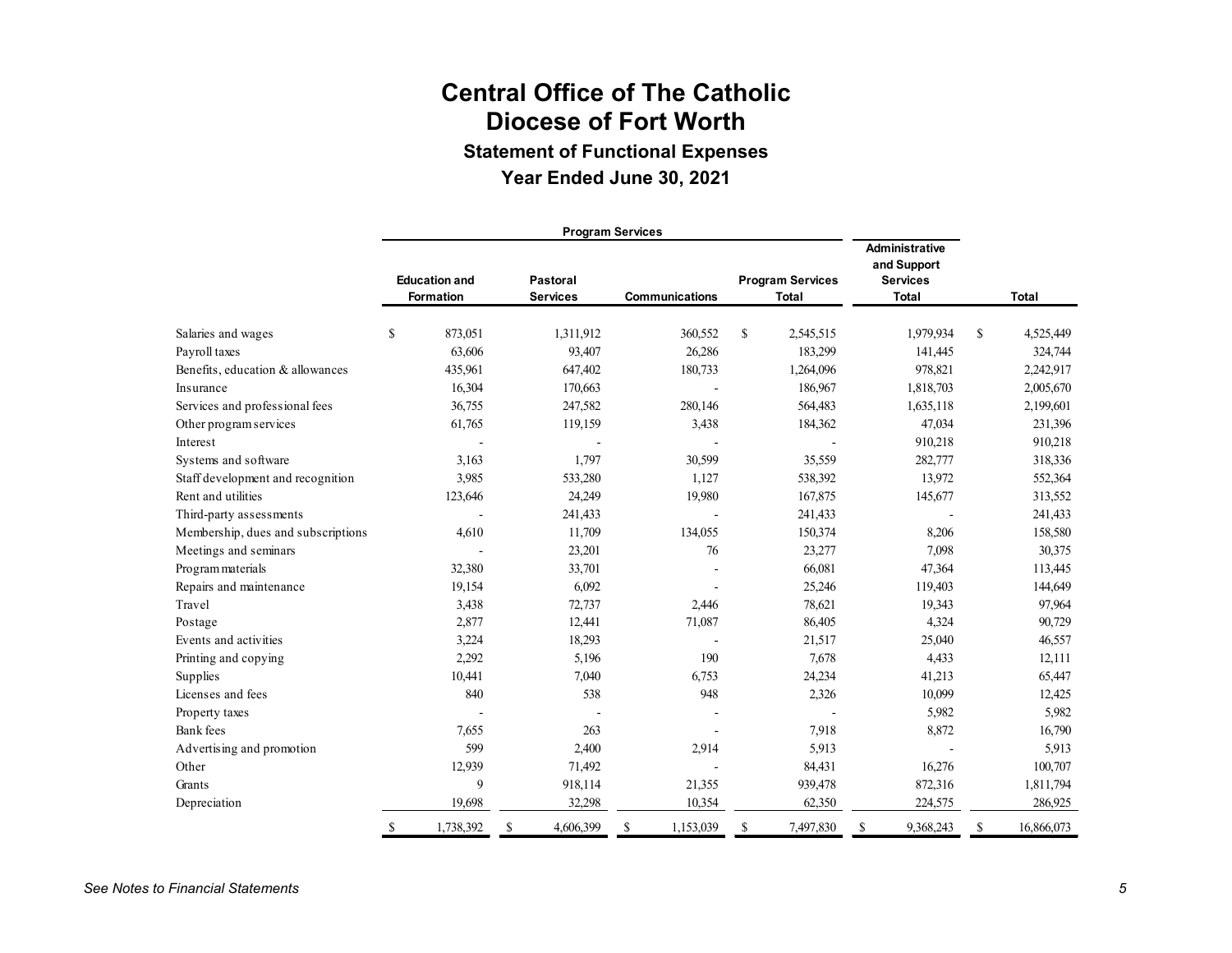**Statement of Cash Flows**

**Year Ended June 30, 2021**

| <b>Operating Activities</b>                               |                  |
|-----------------------------------------------------------|------------------|
| Change in net assets                                      | \$<br>275,589    |
| Items not requiring (providing) cash                      |                  |
| Net realized and unrealized gain on investments           | (640, 107)       |
| Change in value of beneficial interest in perpetual trust | (293,350)        |
| Depreciation                                              | 286,925          |
| Loss on disposal of assets                                | 505,584          |
| Donated property                                          | 100,000          |
| Changes in:                                               |                  |
| Accounts receivable - affiliates                          | (1,720,626)      |
| Contribution receivable                                   | (700,000)        |
| Accrued interest receivable                               | (1,240,242)      |
| Other assets                                              | (212, 195)       |
| Accounts payable                                          | (2,503,385)      |
| Accrued expenses                                          | (265, 502)       |
| Claims liability                                          | 58,798           |
| Deferred revenue                                          | (320,000)        |
| Funds held for others                                     | (86,300)         |
| Grants payable                                            | 584,807          |
| Net cash used by operating activities                     | (6,170,004)      |
| <b>Investing Activities</b>                               |                  |
| Increase in cash surrender value of life insurance        | 36,901           |
| Payments on loans receivable - affiliates                 | 23,469,221       |
| Advances on loans receivable - affiliates                 | (14,984,987)     |
| Proceeds from sale of investments                         | 650,928          |
| Purchase of investments                                   | (10, 837, 604)   |
| Proceeds on sale of property held for sale                | 792,436          |
| Purchase of property and equipment                        | (272,068)        |
| Net cash used in investing activities                     | (1,145,173)      |
| <b>Financing Activities</b>                               |                  |
| Cash paid on deposits payable - affiliates                | (33, 973, 225)   |
| Cash received for deposits payable - affiliates           | 39,227,299       |
| Repayment of notes payable                                | (964, 186)       |
| Net cash provided by financing activities                 | 4,289,888        |
| <b>Net Change in Cash</b>                                 | (3,025,289)      |
| Cash and Restricted Cash, Beginning of Year               | 27,933,911       |
| Cash and Restricted Cash, End of Year                     | \$<br>24,908,622 |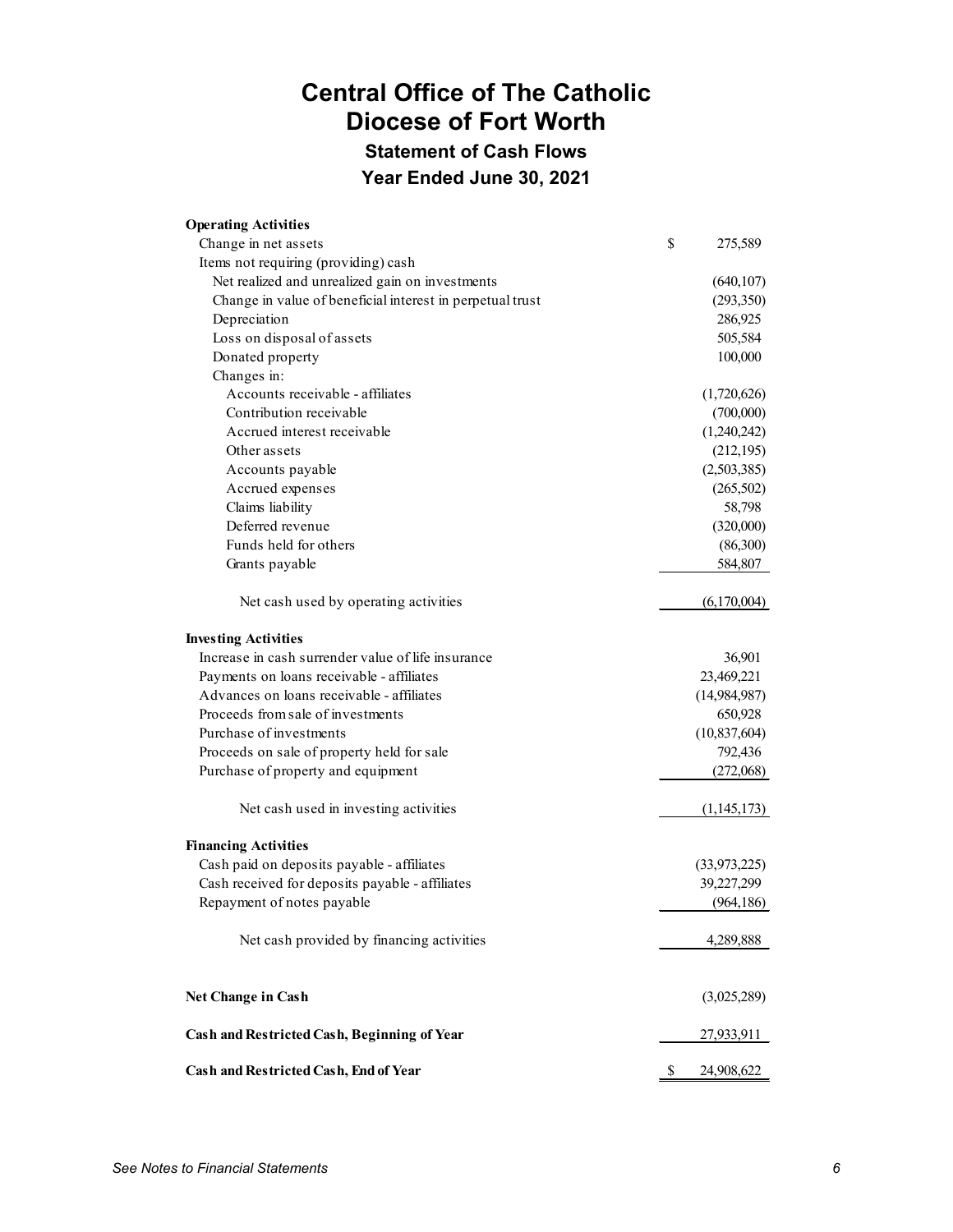## **Central Office of The Catholic Diocese of Fort Worth Statement of Cash Flows (continued)**

**Year Ended June 30, 2021**

#### **Non-cash investing and financing activities**

| Assets transferred to loan receivable                    |    | 1,288,801  |
|----------------------------------------------------------|----|------------|
| Donated property                                         |    | 100,000    |
| <b>Supplemental Disclosure of Cash Flow Information:</b> |    |            |
| Cash paid for interest on deposits payable               |    | 909,174    |
| Cash paid for interest on note payable                   |    | 829,385    |
| <b>Cash reconciliation:</b>                              |    |            |
| Cash                                                     | \$ | 24,758,622 |
| Restricted cash                                          |    | 150,000    |
|                                                          | S  | 24,908,622 |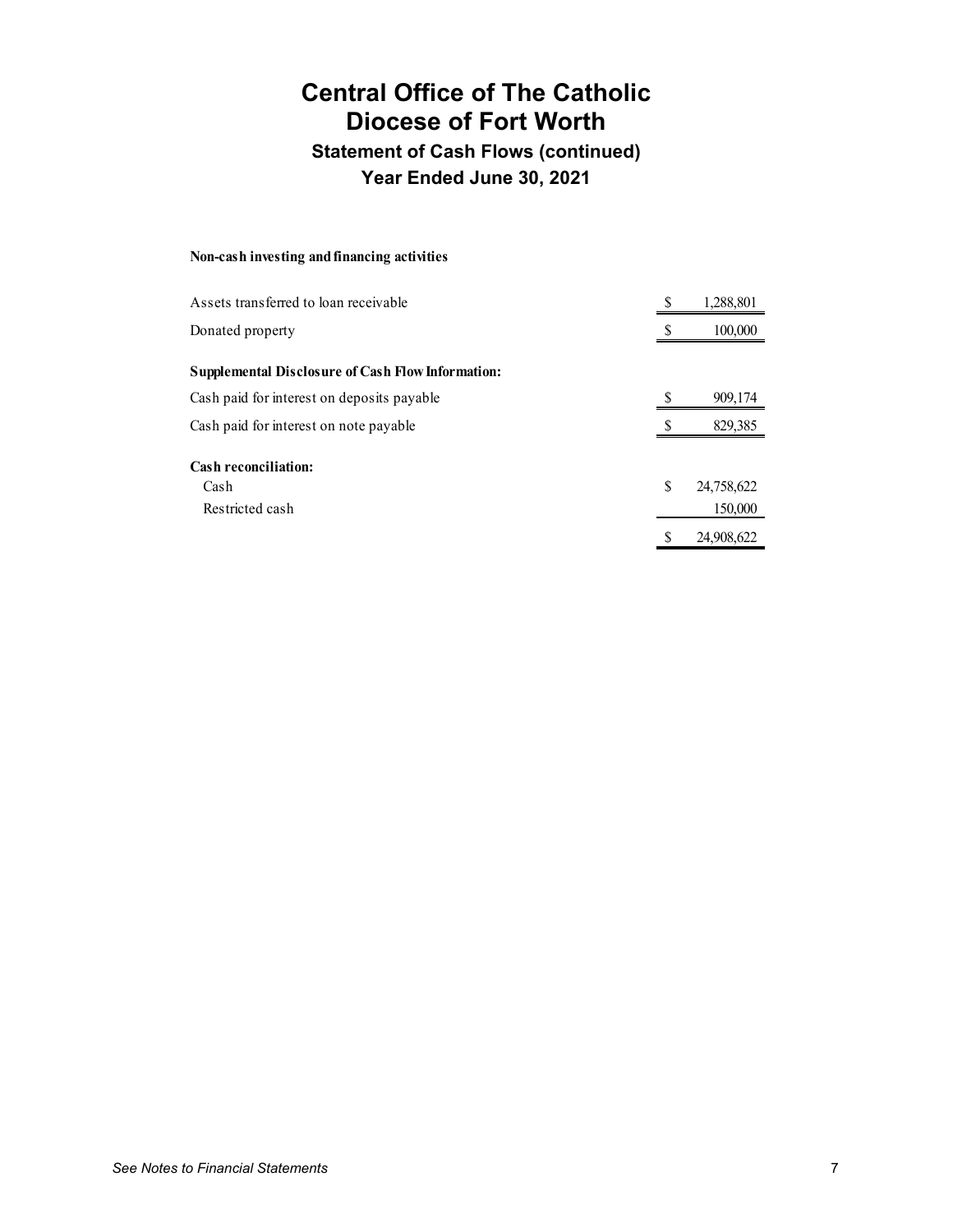**Notes to Financial Statements June 30, 2021**

## **Note 1: Nature of Operations and Summary of Significant Accounting Policies**

### *Nature of Operations*

The Central Office of the Catholic Diocese of Fort Worth (the "Central Office") provides certain administrative functions for the Catholic Diocese of Fort Worth (the "Diocese"). Included in these financial statements are the assets, liabilities, net assets, and financial activities of certain program offices and departments of the Diocese that are fiscally responsible to the Bishop. The accompanying financial statements exclude the assets, liabilities, net assets, and financial activities of the individual parishes, schools, Catholic Diocese of Fort Worth Advancement Foundation, and various Diocesan employee benefit plans that operate within the Diocese. Each of these affiliated entities, although ultimately responsible to the Bishop, is an operating entity distinct from the Central Office, maintains separate financial records, and carries on its own services and programs. In addition, various religious orders, lay societies, and religious organizations that operate within the Diocese, which are not fiscally responsible to the Bishop, have been excluded from the accompanying financial statements.

### *Basis of Accounting*

The accompanying financial statements have been prepared on the accrual basis of accounting, which is in conformity with accounting principles generally accepted in the United States of America.

### *Description of Programs*

The programs and administrative support services of the Central Office consist of:

- Education and Formation Education continues to flourish in the parishes, schools, and education centers in all corners of the Diocese. Supporting these programs are the various education and formation departments of the Central Office. They include: Adult Formation; Catholic Schools Office; Children, Youth, and Young Adult Ministries; Seminarian Training; Deacon Formation; Vocations; Continuing Education for Clergy; Lay Ministry Training; and many others.
- Pastoral Services Care of the whole family and each of its members continues to be a focus of the programs of the Central Office. These include activities pertaining to Family Life; Chaplaincies for the Sick and Imprisoned; Care of Elderly and Infirm Priests; Peace and Justice Outreach; and others.
- Communication The vehicles used to communicate with the people of the Diocese are a magazine and an internet web page. The North Texas Catholic bi-monthly magazine continues to be the vital link to keep Catholics throughout the Diocese informed.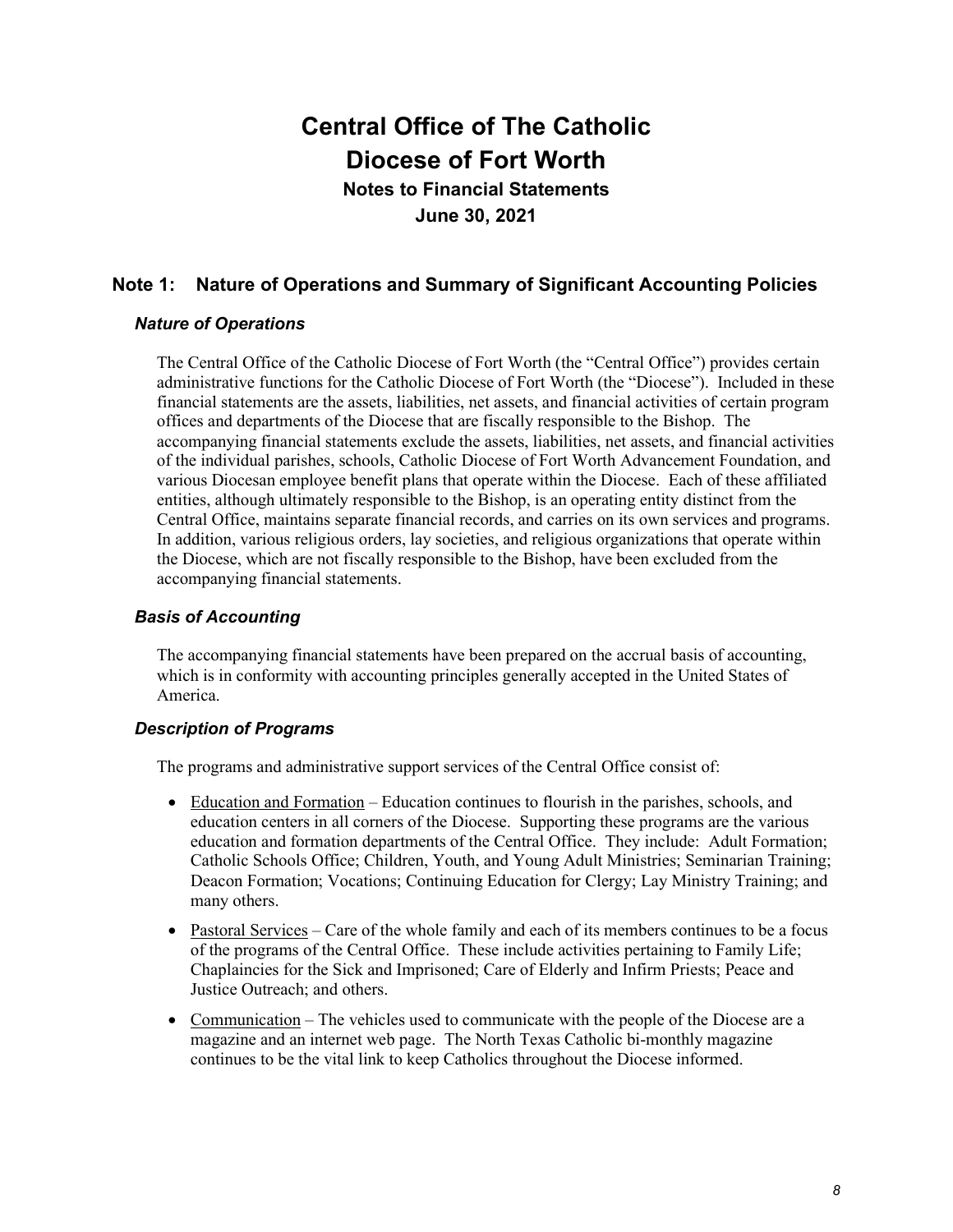• Administrative Support Services – The effectiveness of the ministries that are supported through the Central Office is dependent on the proper stewardship of the gifts of the thousands of Catholics throughout the Diocese. Administrative support of the Central Office and parishes, schools, and agencies is a very important part of the life of the Central Office. The support provided through departments such as Human Resources, Catechetical, Property Management and Construction, Catholic Schools, Finance and Administrative Services, and Tribunal, as well as insurance programs, employee benefits, and many others enable the ministries and programs to touch and change the lives of Catholics throughout the Diocese.

### *Use of Estimates*

The preparation of financial statements in conformity with accounting principles generally accepted in the United States of America requires management to make estimates and assumptions that affect the reported amounts of assets and liabilities and disclosure of contingent assets and liabilities at the date of the financial statements and the reported amounts of revenues, expenses gains, losses and other changes in net assets during the reporting period. Actual results could differ from those estimates.

### *Cash and Cash Equivalents*

The Central Office considers all liquid investments with original maturities of three months or less to be cash equivalents. At June 30, 2021, the Central Office did not have any assets that met this definition. Uninvested cash and cash equivalents included in investment accounts are not considered to be cash and cash equivalents. Deposit accounts restricted externally by third parties are considered to be cash and cash equivalents.

The Central Office's cash accounts exceeded federally insured limits by approximately \$24,981,000 for the year ended June 30, 2021.

At June 30, 2021, the Central Office has restricted cash of \$150,000 held in a separate bank account as collateral against the unused letter of credit available for the same amount as required by their insurance claims administrator. These funds are to be used to pay for any insurance claims for which the Central Office self-insures that come due in the event that the Central Office does not have sufficient funds to cover those claims. (See *Note 16*).

#### *Investments*

The Central Office measures securities at fair value.

#### *Net Investment Return*

Investment return includes dividend, interest and other investment income; realized and unrealized gains and losses on investments carried at fair value; less external investment expenses. Gains and losses on the sale of securities are recorded on the trade date and are determined using the average cost method.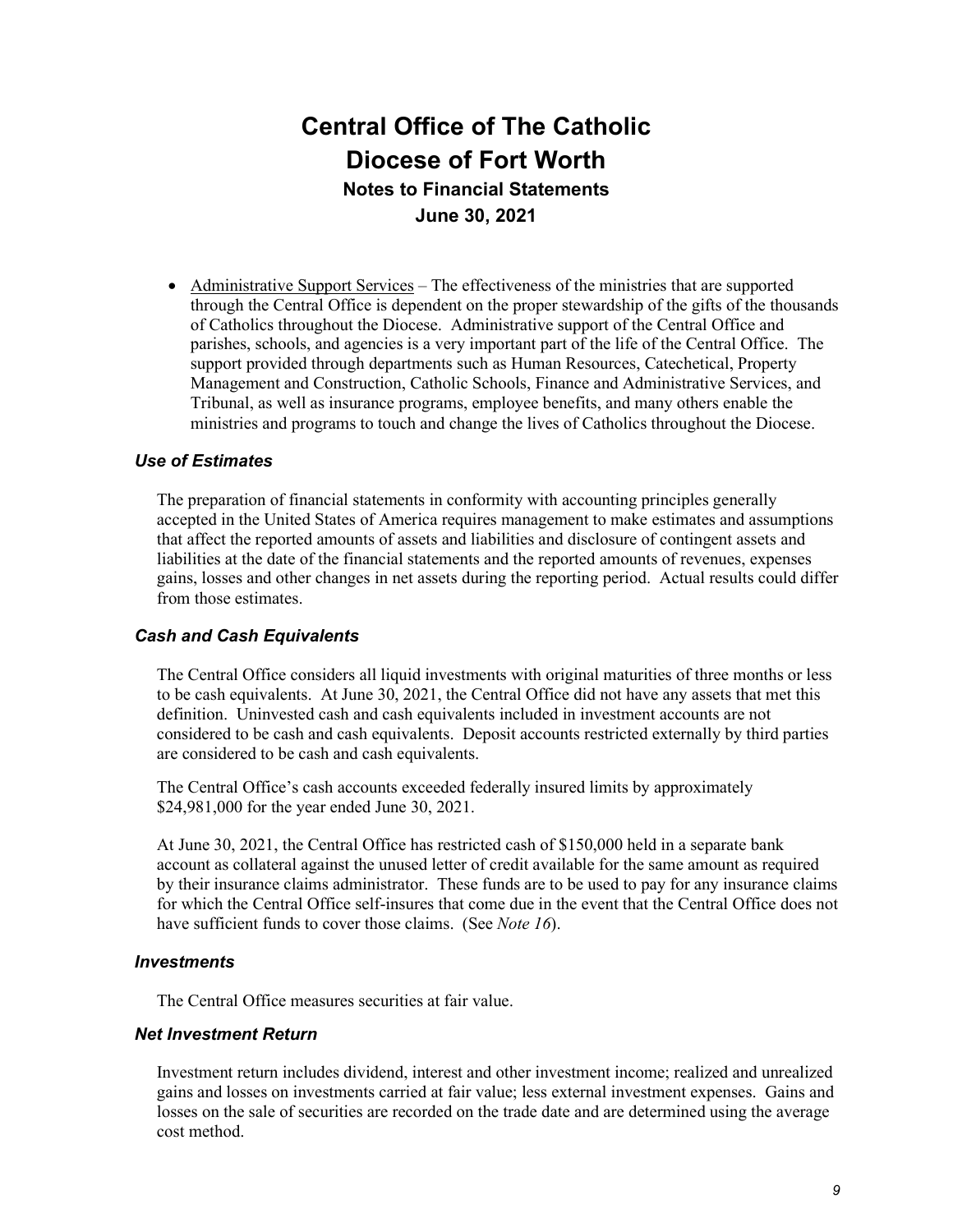Investment return that is initially restricted by donor stipulation and for which the restriction will be satisfied in the same year is recorded as revenue with donor restrictions and then released from restrictions. Other investment return is reflected in the statement of activities with or without donor restrictions based upon the existence and nature of any donor or legally imposed restrictions.

The Central Office maintains pooled investment accounts. Investment income and realized and unrealized gains and losses from securities in the pooled investment accounts are allocated monthly to the individual accounts based on the relationship of the fair value of the interest of each account to the total fair value of the pooled investments accounts, as adjusted for additions to or deductions from those accounts.

### *Accounts Receivable - Affiliates*

Accounts receivable are due almost exclusively from affiliates of the Central Office including parishes and schools. Accounts receivable are stated at the amount of consideration from affiliates, of which the Central Office has an unconditional right to receive. The Central Office provides an allowance for doubtful accounts, which is based upon a review of outstanding receivables, historical collection information and existing economic conditions. At June 30, 2021, management has recorded an allowance of \$11,788.

Accounts receivable are ordinarily due 30 days after the issuance of the invoice. Delinquent receivables are written off only after collections efforts have been made and decisions are based upon specific circumstances of the affiliates.

### *Contributions Receivable - Affiliate*

Contributions receivable represents amounts due from the Advancement Foundation and are stated at the amount of consideration from the donor to which the Central Office has an unconditional right to receive. Based on past experience, management has determined that no allowance for doubtful contributions receivable is considered necessary. All amounts are expected to be paid within the next year.

### *Loans Receivable - Affiliates*

Loans receivable are due almost exclusively from affiliates of the Central Office including parishes and schools. The Central Office does not extend credit unless management is reasonably certain the related amount will be repaid. The Central Office charges up to 4.5% interest on some of its outstanding loan receivables. Management periodically evaluates the related receivables and only records a reserve for uncollectability if ultimate collection appears doubtful. Account write-offs are posted against the allowance for doubtful accounts, and an expense is recorded only when the allowance is not sufficient to absorb a related write-off.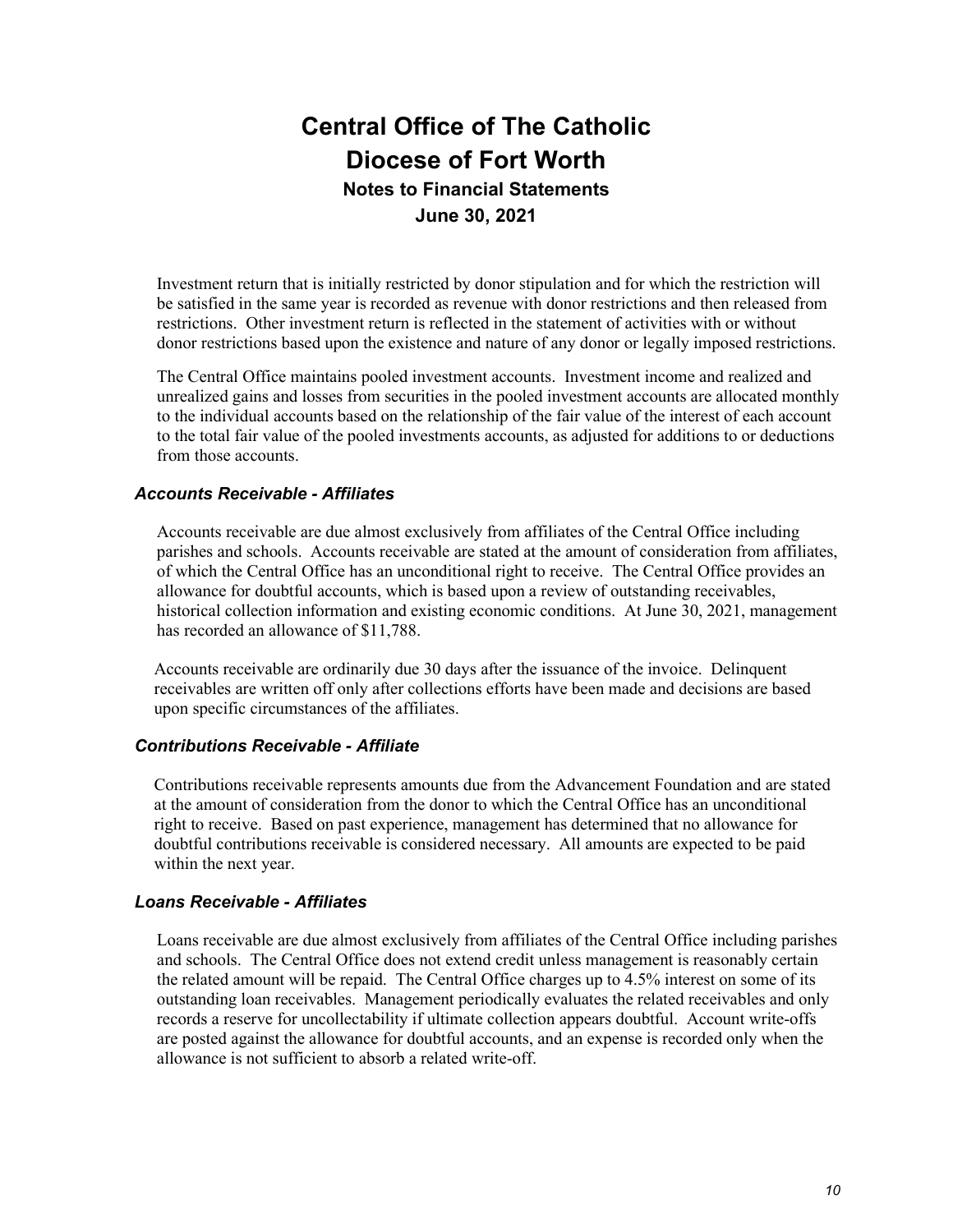### **Notes to Financial Statements June 30, 2021**

### *Property Held for Future Parish/School Use*

Property held for future parish/school use is recorded at cost and consists of property purchased by the Central Office that will be used by parishes and schools within the Diocese in the future. This property is typically purchased at cost from the Central Office by the parish or school.

### *Property Held for Sale*

During 2021, the Central Office evaluated various parcels of land that had been held for future parish or school use. One parcel of land was identified as a property that would not be needed for a future parish or school. The Central Office has decided to sell this property, which was sold subsequent to year-end for \$405,000, resulting in a gain of \$298,300.

In addition, the Central Office sold one parcel of land during the year with a cost of \$900,000 resulting in a loss of \$112,543. Another property, with a net book value of \$450,000 was donated to a school, at the fair market value of \$100,000. Therefore, \$350,000 is reflected as a loss on impairment, and \$100,000 is reflected as grant expense.

### *Property and Equipment*

Property and equipment acquisitions over \$5,000 are stated at cost less accumulated depreciation. Depreciation is charged to expense using the straight-line method over the estimated useful life of each asset. Assets under capital lease obligations and leasehold improvements are depreciated over the shorter of the lease term or their respective estimated useful lives. The estimated useful lives for each major depreciable classification of property and equipment are as follows:

| <b>Buildings</b>                     | 40 years      |
|--------------------------------------|---------------|
| Equipment, furnishings, and vehicles | $3 - 5$ years |

### *Long-lived Asset Impairment*

The Central Office evaluates the recoverability of the carrying value of long-lived assets whenever events or circumstances indicate the carrying amount may not be recoverable. If a long-lived asset is tested for recoverability and the undiscounted estimated future cash flows expected to result from the use and eventual disposition of the asset is less than the carrying amount of the asset, the asset cost is adjusted to fair value and an impairment loss is recognized as the amount by which the carrying amount of a long-lived asset exceeds it fair value.

Impairment loss of \$350,000 was recognized during the year ended June 30, 2021.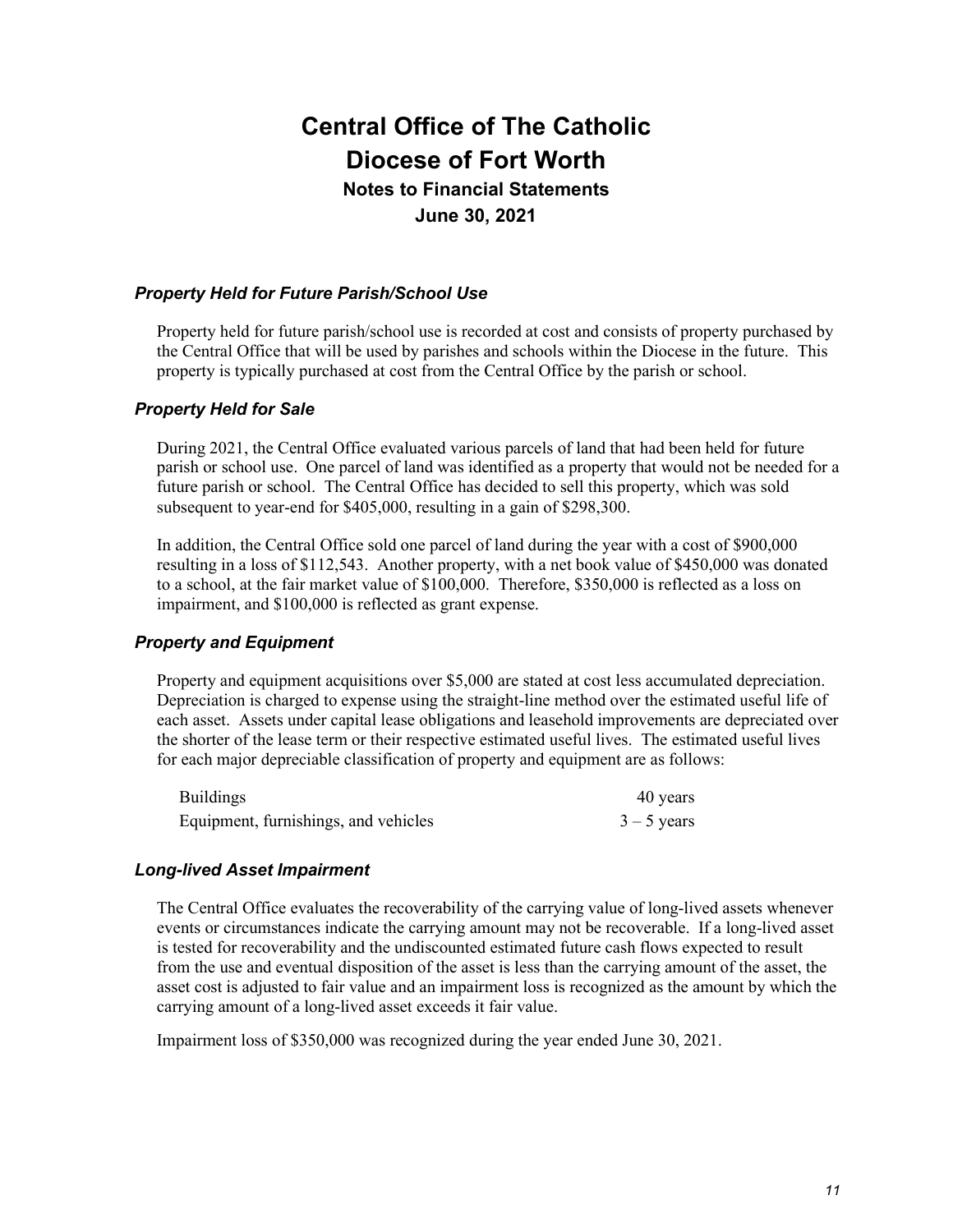## **June 30, 2021**

### *Claims Liability*

The Central Office manages insurance claims for the Diocese. Claims liability represents the estimated losses payable, including incurred but not reported claims, for property damage, general liability, workers' compensation, and disability insurance.

### *Funds Held for Others*

Funds held for others consists of national and special collections that are passed through the Central Office and sent to various missions and programs.

### *Deposits Payable - Affiliates*

other assets

Deposits payable represent amounts held as savings accounts for affiliates.

### *Net Assets*

Net assets, revenues, gains and losses are classified based on the existence or absence of donor restrictions.

Net assets without donor restrictions are available for use in general operations and not subject to donor restrictions. Net assets with donor restrictions are subject to donor restrictions. Some restrictions are temporary in nature, such as those that will be met by the passage of time or other events specified by the donor. Other restrictions are perpetual in nature, where the donor stipulates that resources be maintained in perpetuity.

### *Contributions*

Contributions are provided to the Central Office either with or without restrictions placed on the gift by the donor. Revenues and net assets are separately reported to reflect the nature of those gifts – with or without donor restrictions.

The value recorded for each contribution is recognized as follows:

| <b>Nature of the Gift</b>                                                                                                                                      | <b>Value Recognized</b>                                                                                 |
|----------------------------------------------------------------------------------------------------------------------------------------------------------------|---------------------------------------------------------------------------------------------------------|
| Conditional gifts, with or without restriction<br>Gifts that depend on the Central Office<br>overcoming a donor-imposed barrier to<br>be entitled to the funds | Not recognized until the gift becomes<br>unconditional, <i>i.e.</i> the donor-imposed barrier<br>is met |
| Unconditional gifts, with or without restriction<br>Received at date of gift – cash and                                                                        | Fair value                                                                                              |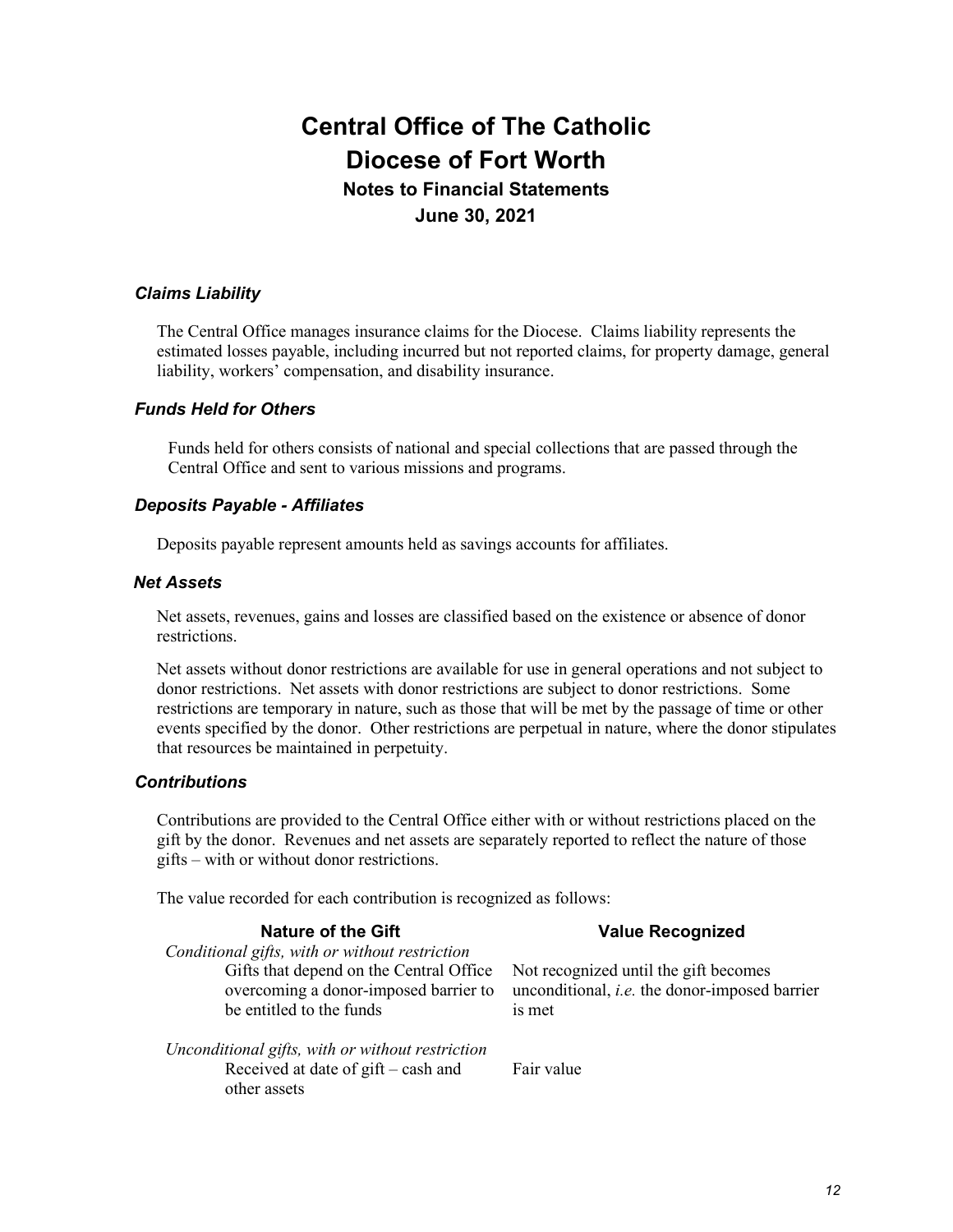**June 30, 2021**

| Received at date of $g$ ift – property,<br>equipment and long-lived assets | Estimated fair value                                                                                                          |
|----------------------------------------------------------------------------|-------------------------------------------------------------------------------------------------------------------------------|
| Expected to be collected within one<br>year                                | Net realizable value                                                                                                          |
| Collected in future years                                                  | Initially reported at fair value determined<br>using the discounted present value of<br>estimated future cash flows technique |

In addition to the amount initially recognized, revenue for unconditional gifts to be collected in future years is also recognized each year as the present-value discount is amortized using the levelyield method.

When a donor stipulated time restriction ends or purpose restriction is accomplished, net assets with donor restrictions are reclassified to net assets without donor restrictions and reported in the statement of activities as net assets released from restrictions. Absent explicit donor stipulations for the period of time that long-lived assets must be held, expirations of restrictions for gifts of land, buildings, equipment and other long-lived assets are reported when those assets are placed in service.

Gifts and investment income, that are originally restricted by the donor and for which the restriction is met in the same time period the gift is received, are recorded as revenue with donor restrictions and then released from restriction.

Conditional contributions and investment income having donor stipulations which are satisfied in the period the gift is received and the investment income is earned are recorded as revenue with donor restrictions and then released from restriction.

### *Contributed Services*

Contributions of services are recognized as revenue at their estimated fair value only when the services received create or enhance nonfinancial assets or require specialized skills possessed by the individuals providing the service and the service would typically need to be purchased if not donated. Contributions of services also include services received from personnel of an affiliate. No significant amounts have been reflected in the statement of activities for donated services because this criterion has not been met.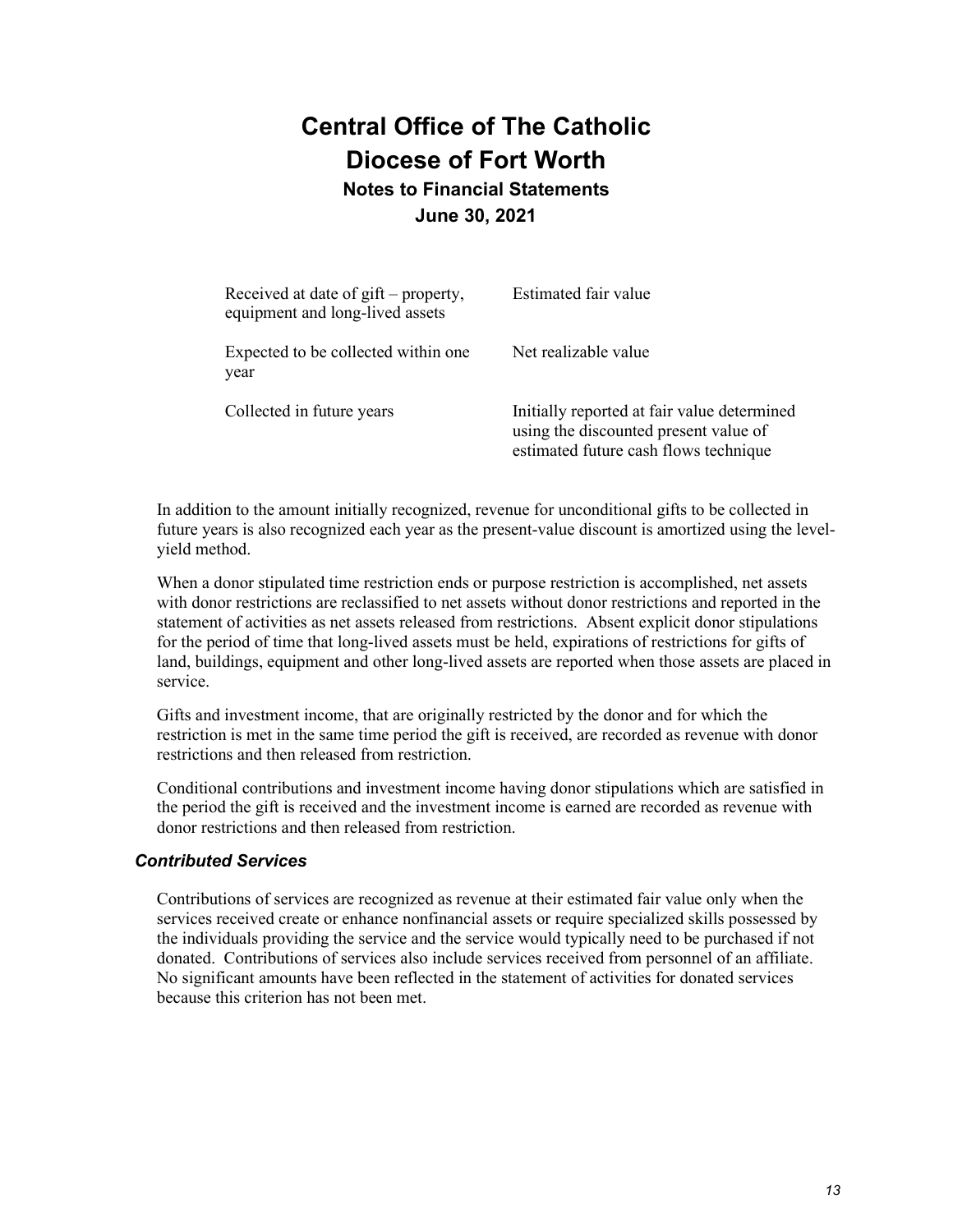### **June 30, 2021**

### *In-kind Contributions*

In addition to receiving cash contributions, the Central Office receives in-kind contributions from various donors. It is the policy of the Central Office to record the fair value of certain in-kind donations as an expense in its financial statements unless the contributed items meet the criteria to be capitalized. Contribution revenue is recorded by the same amount. For the year ended June 30, 2021, no in-kind contributions were received by the Central Office which required capitalization.

### *Income Taxes*

The Central Office is exempt from income taxes under Section 501 of the Internal Revenue Code and a similar provision of state law. However, the Central Office is subject to federal income tax on any unrelated business taxable income.

### *Functional Allocation of Expenses*

The costs of supporting the various programs and other activities have been summarized on a functional basis in the statement of activities. The statement of functional expenses presents the natural classification detail of expenses by function. Certain costs have been allocated among program services and administrative and support services by specific identification of costs, approximate percentage of time expended or percentage of usage of building, as appropriate.

### **Note 2: Change in Accounting Principles**

On July 1, 2020, the Central Office adopted the Financial Accounting Standards Board Accounting Standards Update 2014-09, *Revenue from Contracts with Customers (Topic 606)*, (ASU 2014-09) using a modified retrospective method of adoption to all contracts that are not completed at the date of initial application.

The core guidance in ASU 2014-09 is to recognize revenue to depict the transfer of promised goods or services to customers in amounts that reflect the consideration to which the Central Office expects to be entitled in exchange for those goods or services.

The amount to which the Central Offices expects to be entitled is calculated as the transaction price and recorded as revenue in exchange for providing goods or services.

Adoption of ASU 2014-09 resulted in changes in presentation of financial statements and related disclosures in the notes to the financial statements.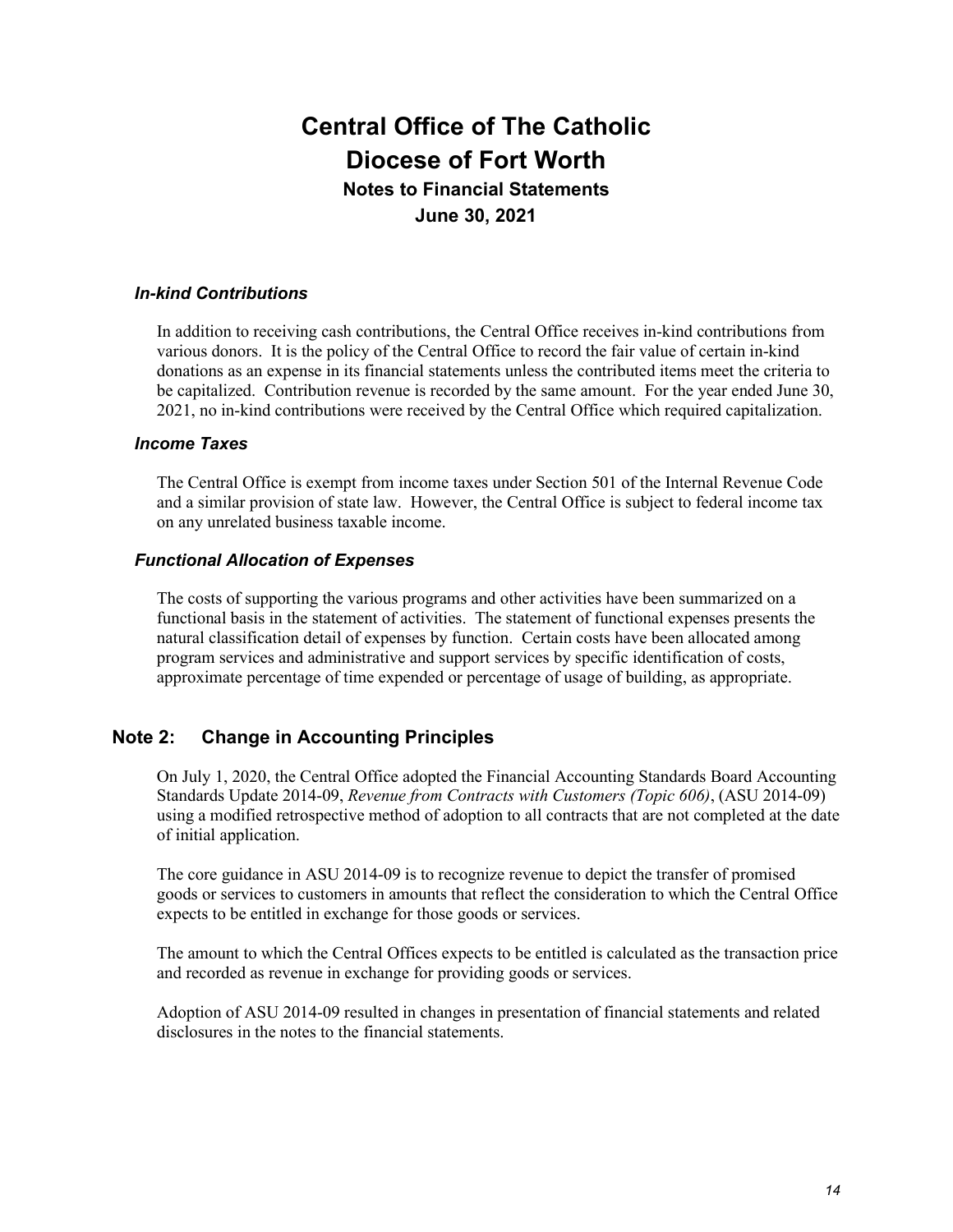### **Notes to Financial Statements June 30, 2021**

### **Note 3: Fair Value of Assets and Liabilities**

Fair value is the price that would be received to sell an asset or paid to transfer a liability in an orderly transaction between market participants at the measurement date. Fair value measurements must maximize the use of observable inputs and minimize the use of unobservable inputs. The hierarchy comprises three levels of inputs that may be used to measure fair value:

- **Level 1** Quoted prices in active markets for identical assets or liabilities
- Level 2 Observable inputs other than Level 1 prices, such as quoted prices for similar assets or liabilities, quoted prices in markets that are not active, or other inputs that are observable or can be corroborated by observable market data for substantially the full term of the assets or liabilities
- Level 3 Unobservable inputs supported by little or no market activity and that are significant to the fair value of the assets or liabilities

### *Recurring Measurements*

The following table presents the fair value measurements of assets and liabilities recognized in the accompanying statement of financial position measured at fair value on a recurring basis and the level within the fair value hierarchy in which the fair value measurements fall at June 30, 2021:

|                                        |    |                   |    | <b>Fair Value Measurements Using</b> |    |         |         |           |  |  |  |  |
|----------------------------------------|----|-------------------|----|--------------------------------------|----|---------|---------|-----------|--|--|--|--|
| Investments                            |    | <b>Fair Value</b> |    | Level 1                              |    | Level 2 | Level 3 |           |  |  |  |  |
|                                        |    |                   |    |                                      |    |         |         |           |  |  |  |  |
| Cash                                   | \$ | 6,513,100         | \$ | 6,513,100                            | \$ |         | \$      |           |  |  |  |  |
| Corporate bonds                        |    | 631,281           |    | 631,281                              |    |         |         |           |  |  |  |  |
| Equity mutual funds                    |    | 29,747            |    | 29,747                               |    |         |         |           |  |  |  |  |
| Fixed mutual funds                     |    | 465,513           |    | 465,513                              |    |         |         |           |  |  |  |  |
| Equities                               |    | 6,136,128         |    | 6,136,128                            |    |         |         |           |  |  |  |  |
| Foreign bonds                          |    | 43,389            |    | 43,389                               |    |         |         |           |  |  |  |  |
| Catholic Umbrella Pool II              |    | 448,053           |    |                                      |    | 448,053 |         |           |  |  |  |  |
| Total investments                      |    | 14,267,210        | \$ | 13,819,157                           | \$ | 448,053 | \$      |           |  |  |  |  |
| Beneficial interest in perpetual trust |    | 1,489,140         | \$ |                                      |    |         |         | 1,489,140 |  |  |  |  |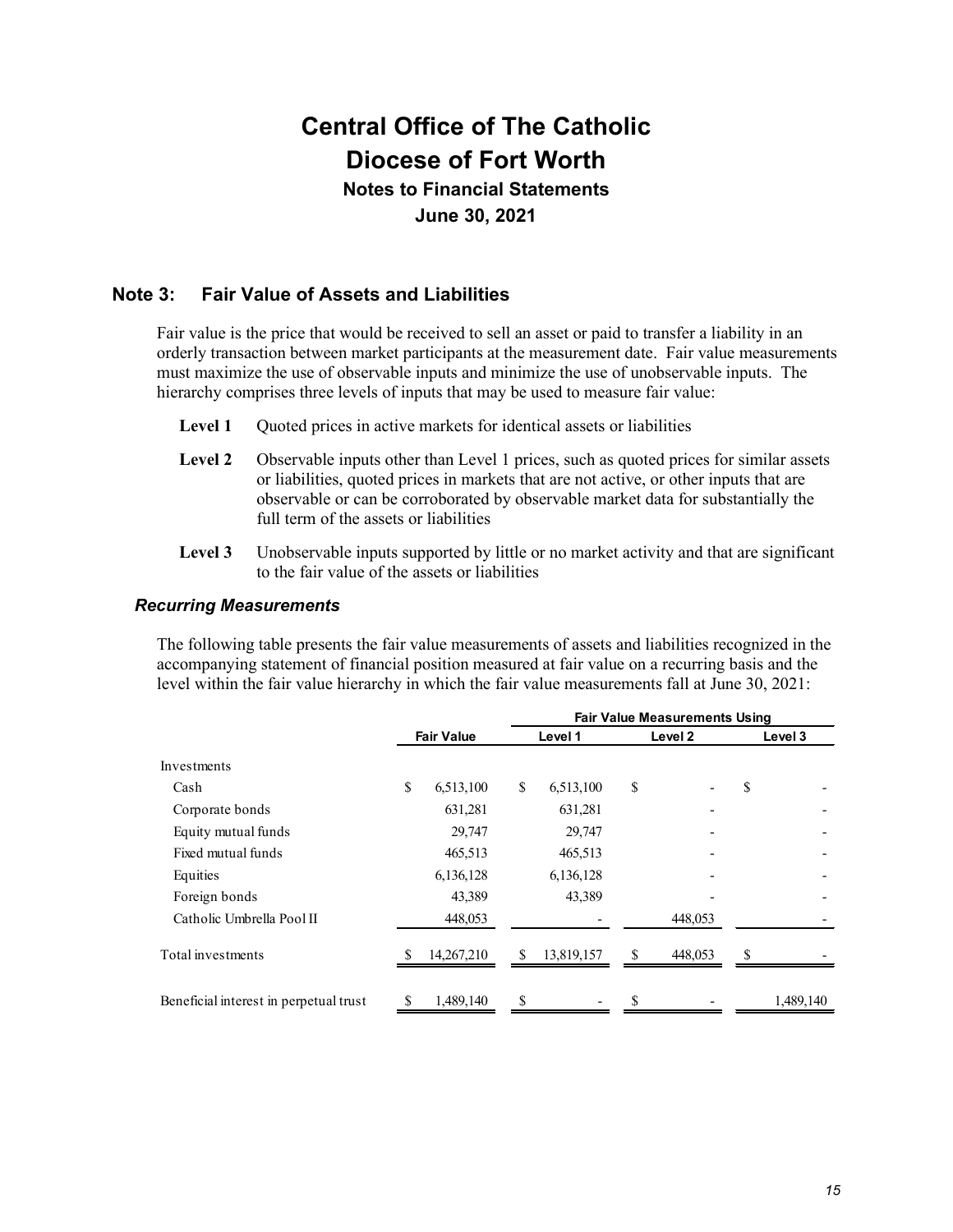Following is a description of the valuation methodologies and inputs used for assets and liabilities measured at fair value on a recurring basis and recognized in the accompanying statement of financial position, as well as the general classification of such assets and liabilities pursuant to the valuation hierarchy. There have been no significant changes in the valuation techniques during the year ended June 30, 2021.

### *Investments*

Where quoted market prices are available in an active market, securities are classified within Level 1 of the valuation hierarchy. If quoted market prices are not available, then fair values are estimated by using quoted prices of securities with similar characteristics or independent asset pricing services and pricing models, the inputs of which are market-based or independently sourced market parameters, including, but not limited to, yield curves, interest rates, volatilities, prepayments, defaults, cumulative loss projections and cash flows. Such securities are classified in Level 2 of the valuation hierarchy. In certain cases where Level 1 or Level 2 inputs are not available, securities are classified within Level 3 of the hierarchy.

### *Level 3 Valuation Process*

Fair value determinations for Level 3 measurements of securities are the responsibility of the Controller's office. The Controller's office obtains financial statements of the trust from the trustee and challenges the reasonableness of the assumptions used and reviews the methodology to ensure the estimated fair value complies with accounting standards generally accepted in the United States.

### *Beneficial Interest in Perpetual Trust*

Fair value of the trust is measured using the fair value of the underlying assets held by the trust. Because this is a perpetual trust, the Central Office will never have the ability to redeem its investment at fair value; therefore, the trust is classified within Level 3 of the fair value hierarchy. The Central Office is to receive 75% of the annual distributions as determined by the trustee.

Activity within the amounts classified as Level 3 as of June 30, 2021 are:

| Beginning balance                | S | 1,195,790 |
|----------------------------------|---|-----------|
| Total gain (realized/unrealized) |   | 293,350   |
|                                  |   |           |
| Ending balance                   | S | 1,489,140 |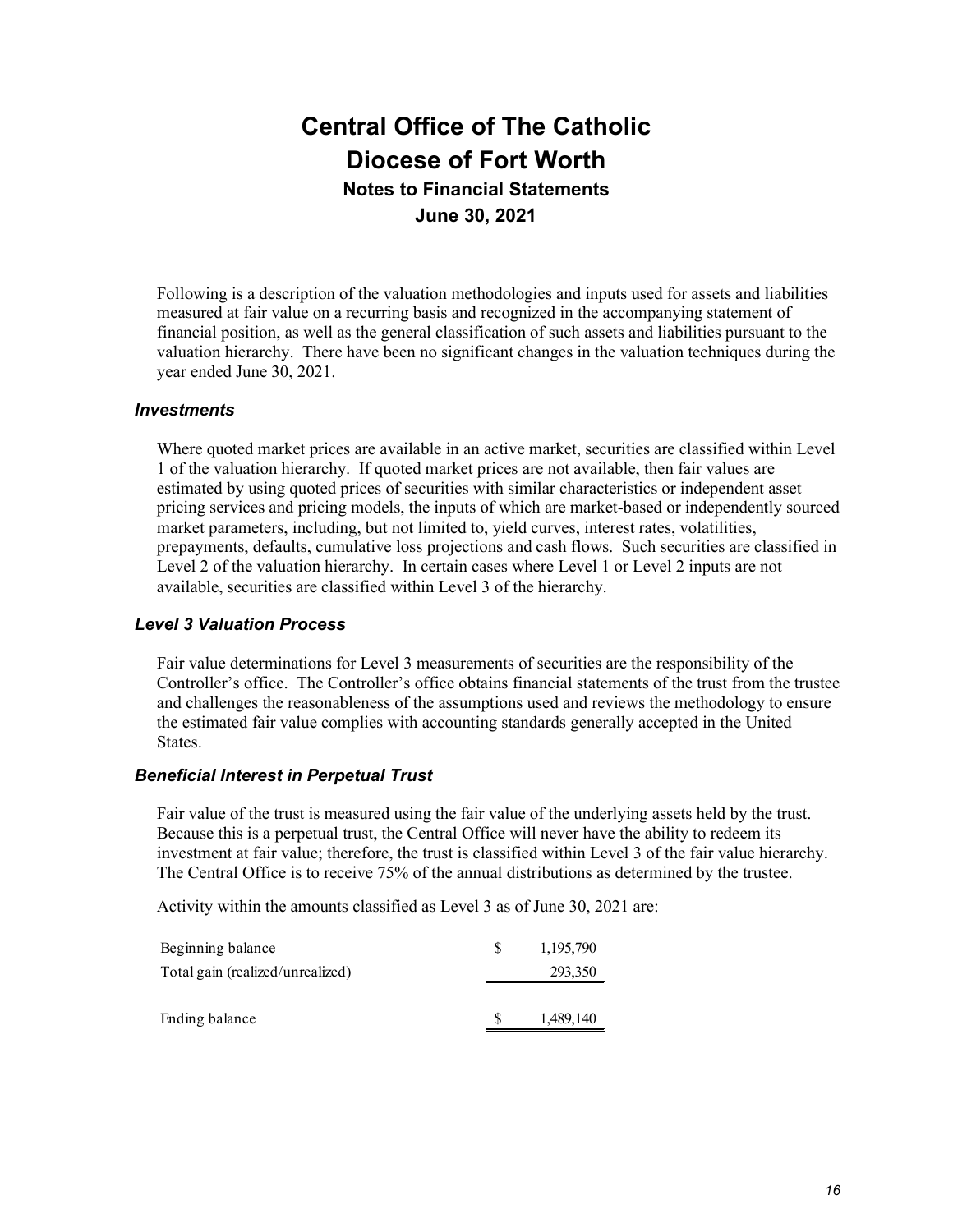### *Catholic Umbrella Pool II*

The Central Office invests in the Catholic Umbrella Pool II (CUP II), which is an excess liability pool designed to reduce susceptibility to the volatility of the insurance market. The CUP II has limitations on redemption of the participant's equity account. For a 10-year period, a payment equal to 75% of the annual return of contribution shall be paid. Within 12 months following the expiration of the 10-year period, a payment shall be made equal to the remaining equity account.

### **Note 4: Beneficial Interest in Trust**

The Central Office was named as a beneficiary of a perpetual charitable trust held and administered by an independent trustee in 2000. Perpetual trusts provide for the distribution of the net income of the trust to the Central Office (which it has been receiving); however, the Central Office will never receive the assets of the trusts.

In accordance with generally accepted accounting principles, a beneficial interest in perpetual trust should be recorded in the statement of financial position at the fair value of the underlying trust assets for the Central Office's portion of the trust, which is 75%. Thereafter, beneficial interests in the trusts are reported at the fair value of the trusts' assets in the statement of financial position, with trust distributions and changes in fair value recognized in the statement of activities.

The estimated value of the expected future cash flows is \$1,489,140, which represents the fair value of the trust assets at June 30, 2021. The income from this trust for 2021 was a gain of \$293,350, and distributions received were \$49,721 which was reflected as contributions in the statement of activities.

### **Note 5: Property and Equipment**

Property and equipment at June 30, 2021, consists of:

| Land                                | S | 4,850,662   |
|-------------------------------------|---|-------------|
| <b>Buildings</b>                    |   | 6,492,291   |
| Equipment, furnishings and vehicles |   | 2,933,737   |
|                                     |   |             |
|                                     |   | 14,276,690  |
| Less accumulated depreciation       |   | (6,497,256) |
|                                     |   |             |
|                                     |   | 7,779,434   |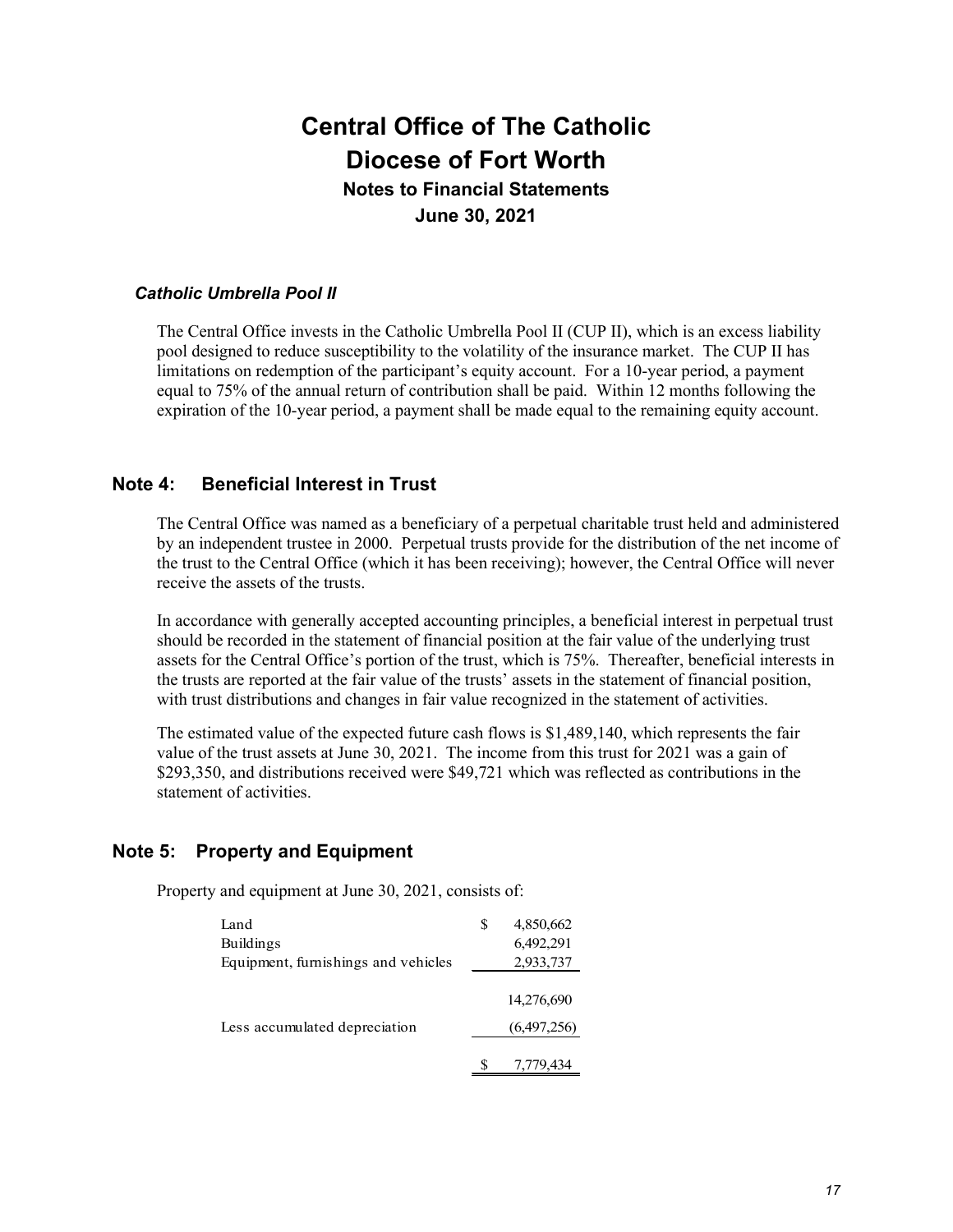**June 30, 2021**

### **Note 6: Diocesan Assessments**

Per Canon Law, the Central Office charges parishes of the Diocese an assessment on weekly offertory collections as a means to provide funds for the recurring operations of the Central Office. This assessment is calculated on a sliding scale ranging from 0% to 16.00% of the gross collections. There are also exemptions and reductions based on certain activity of the specific parish such as school subsidy and social outreach support. In addition, the Central Office assessed approximately \$198,000 in 2021 to parishes that have students enrolled at Nolan Catholic High School. These amounts were transferred to the school to help support operations.

### **Note 7: Related Parties**

The Central Office works closely with the Catholic Diocese of Fort Worth Advancement Foundation (Foundation). The Foundation is a separate non-profit organization organized to support the activities of the Diocese of Fort Worth. Substantially, all of the Foundation's activities are conducted for the benefit of the Diocese and related entities and ministries including fund raising and collection of contributions. The Foundation reimbursed the Central Office for utilizing the services of some personnel employed by the Central Office. In addition, the Foundation reimbursed the Central Office for other costs such as postage, copying, and other supplies for the year ended June 30, 2021. The Central Office received grants from the Foundation and earned a management fee for the year ended June 30, 2021. During 2021, the Foundation and the Diocese had the following transactions as of June 30, 2021:

|                                     | <b>Expense</b> |                |    |               |    |                   |
|-------------------------------------|----------------|----------------|----|---------------|----|-------------------|
|                                     |                | <b>Revenue</b> |    | Reimbursement |    | <b>Receivable</b> |
| Diocese personnel                   | \$             |                | \$ | 619,239       | \$ | 43,342            |
| Postage, copying and other supplies |                |                |    | 20,699        |    | 2,086             |
| Management fee                      |                | 12,000         |    |               |    | 3,000             |
| Diocese grant                       |                | 1,209,753      |    |               |    | 700,000           |
|                                     |                |                |    |               |    |                   |
|                                     | \$             | 1,221,753      | S  | 639,938       | S  | 748,428           |

The Foundation receives funds on behalf of local parishes and schools that have collected contributions for capital projects. The capital projects are funded by the Diocese through a temporary loan to the parish or school. The temporary loan represents the funds in transit from the Foundation to the Diocese on June 30, 2021.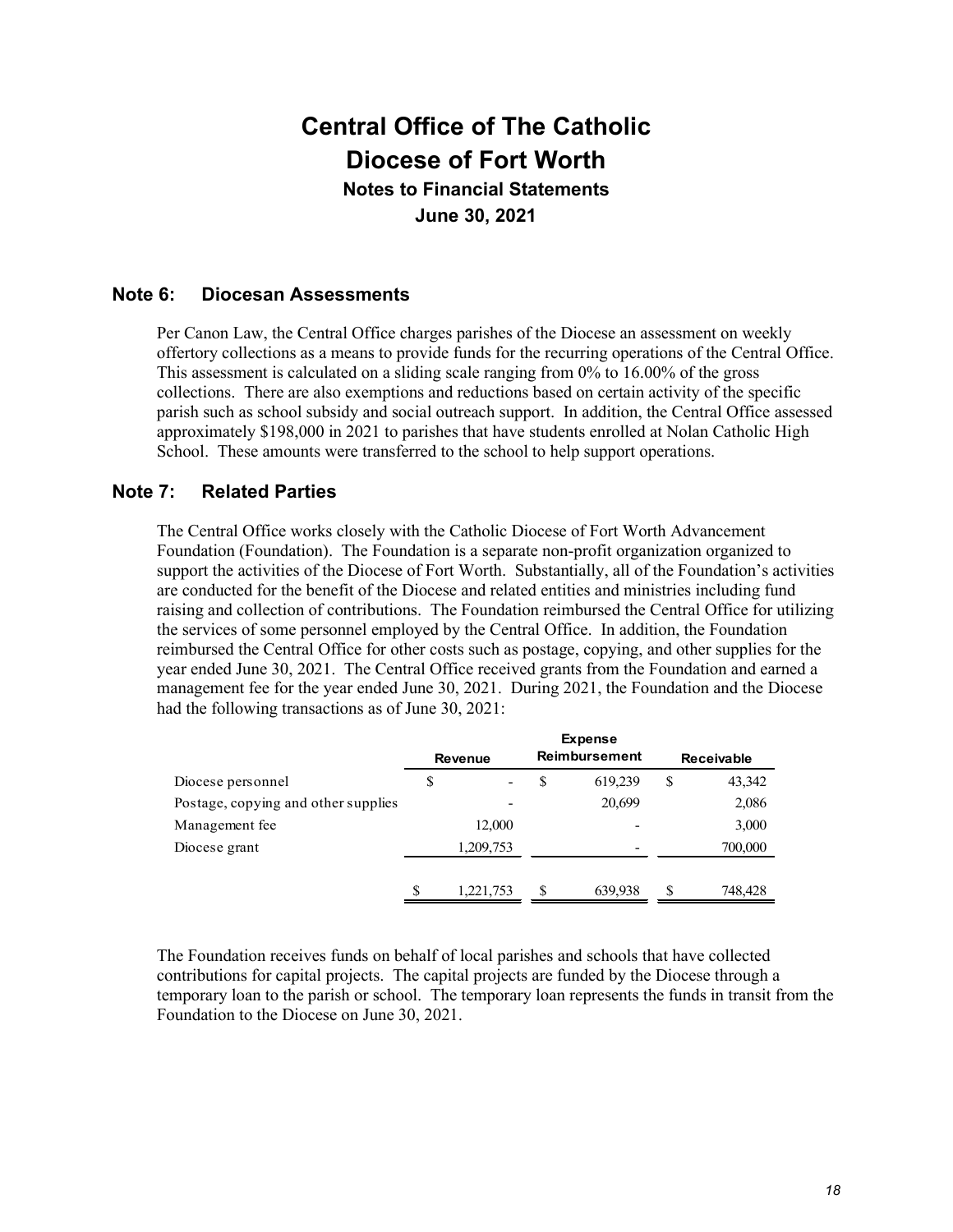### **Notes to Financial Statements June 30, 2021**

### **Note 8: Loans Receivable - Affiliates**

The Central Office provides loans to parishes, schools, and others within the Diocese for capital projects and various operating purposes. These loans have an interest rate of 4.5% at June 30, 2021, and are due primarily in monthly installments. Interest income is recognized monthly based on the outstanding loan balance. Certain loans relating to real estate acquisitions by new parishes are allowed a five-year exemption from interest and principal after dedication of the first building on the property.

During 2016, the Central Office entered into a loan agreement (See *Note 10*) with a financial institution to finance development projects, primarily related to St. Martin de Porres. While the loan is in the name of the Diocese, St. Martin de Porres is expected to repay the Central Office for this loan.

The composition of loans receivable, net, at June 30, 2021, follows:

| Loans to parishes               |  | 41,441,479  |
|---------------------------------|--|-------------|
| Loans to schools                |  | 10.595.279  |
| Allowance for doubtful accounts |  | (5,000,000) |
|                                 |  | 47,036,758  |

Payments on the loans are expected to be collected as follows:

| One year or less<br>More than one year | 2,595,064<br>44,441,694 |
|----------------------------------------|-------------------------|
|                                        | 47,036,758              |

### **Note 9: Deposits Payable - Affiliates**

The Central Office receives deposits from parishes, schools, and other entities within the Diocese. The amounts on deposit accrue interest at a rate of 1.5% at June 30, 2021, and are due on demand. The composition of deposits payable at June 30, 2021, consists of:

| Deposits payable to parishes<br>Deposits payable to schools | 52,402,332<br>13,828,002 |
|-------------------------------------------------------------|--------------------------|
|                                                             | 66,230,334               |

Interest expense relating to deposits payable is \$910,218 for the year ended June 30, 2021, and is included in the accompanying Statement of Functional Expenses.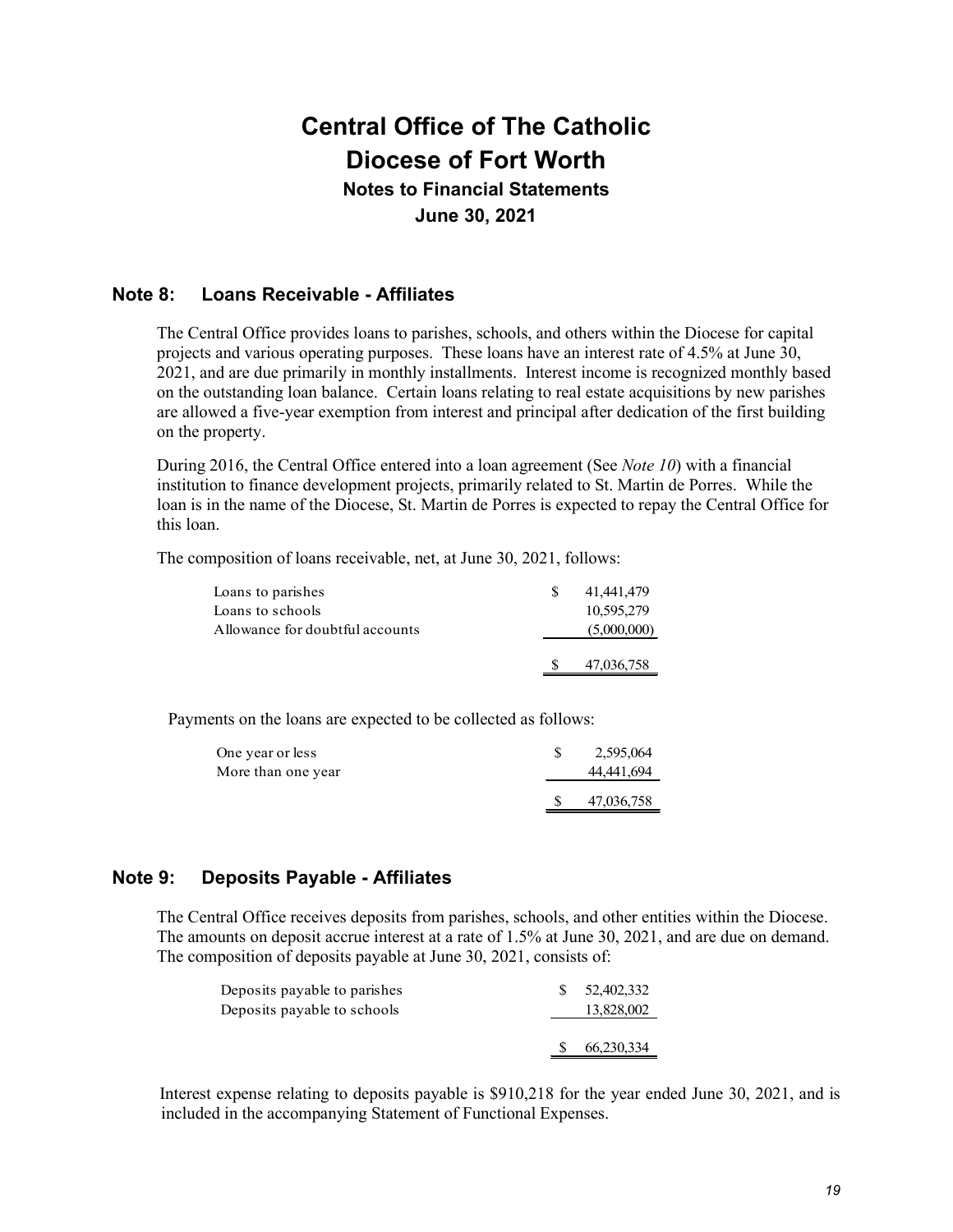**Notes to Financial Statements June 30, 2021**

## **Note 10: Long-Term Debt**

In June 2016, the Central Office entered into an unsecured term loan agreement with a municipal entity that immediately assigned the note to a financial institution. The original loan amount was \$25,620,000 with the proceeds to be used for future development projects. Terms of the loan require interest-only payments until December 2017, with a fixed interest rate of 2.73%. Beginning March 1, 2018, payments of principal and interest are due quarterly through the maturity date of December 30, 2027. Principal payments range from \$194,370 to \$254,348 per quarter. The loan has certain limitations to prepayments after December 31, 2017, that impose a penalty. The agreement also requires additional payments if certain taxable events cause the interest to become taxable to the financial institution. The outstanding balance was \$22,773,868 at June 30, 2021. The interest rate as of June 30, 2021 was 3.32%.

The Central Office entered into another unsecured loan agreement in June 2016 with a maximum draw amount of \$2,879,110. The proceeds of this loan are also to be used for future development projects. Terms of the loan required interest-only payments until December 2017 with a floating interest rate equal to the published 3-month London Interbank Offered Rate (LIBOR) plus 2.06% (2.19% at June 30, 2021). Beginning March 1, 2018, equal payments of principal and accrued interest are due quarterly through the maturity date of December 30, 2027. The outstanding balance was \$1,841,923 as of June 30, 2021.

Interest paid on both loans during 2021 was \$829,385.

Aggregate annual maturities of long-term debt at June 30, 2021 are as follows:

| 2022       | \$<br>987,726    |
|------------|------------------|
| 2023       | 1,011,924        |
| 2024       | 1,036,798        |
| 2025       | 1,062,369        |
| 2026       | 1,088,654        |
| Thereafter | 19,428,320       |
|            |                  |
|            | \$<br>24,615,791 |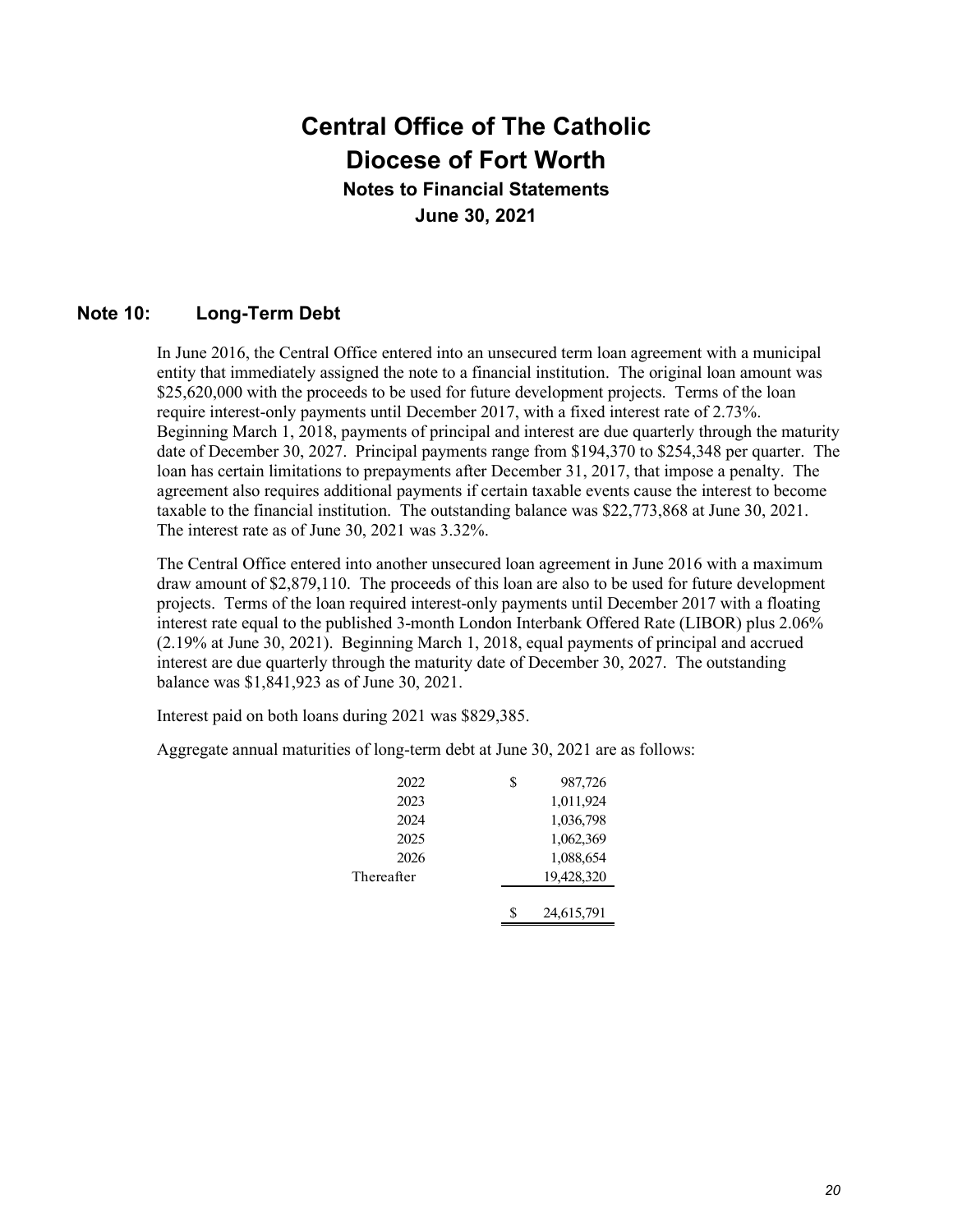## **Notes to Financial Statements June 30, 2021**

### **Note 11: Net Assets**

### *Net Assets With Donor Restrictions*

Net assets, with donor restrictions at June 30, 2021, are restricted for the following purposes or periods:

| Subject to expenditure for specified purpose           |               |
|--------------------------------------------------------|---------------|
| Pastoral services                                      | \$<br>757,736 |
| Education and formation                                | 51,826        |
|                                                        | 809,562       |
| Subject to the passage of time                         |               |
| Promises to give that are not restricted by donors     |               |
| but which are unavailalbe for expenditure until due \$ | 700,000       |
| Not subject to spending policy or appropriation        |               |
| Beneficial interest in perpetual trust                 | 1,489,140     |
|                                                        |               |
|                                                        | 2,998,702     |

### *Net Assets Released from Restrictions*

Net assets were released from donor restrictions by incurring expenses satisfying the restricted purposes or by occurrence of other events specified by donors.

| Satisfaction or purpose restrictions |    |           |
|--------------------------------------|----|-----------|
| Pastoral services                    | S. | 1,941,635 |
| Education and formation              |    | 970,643   |
|                                      |    |           |
|                                      |    | 2,912,278 |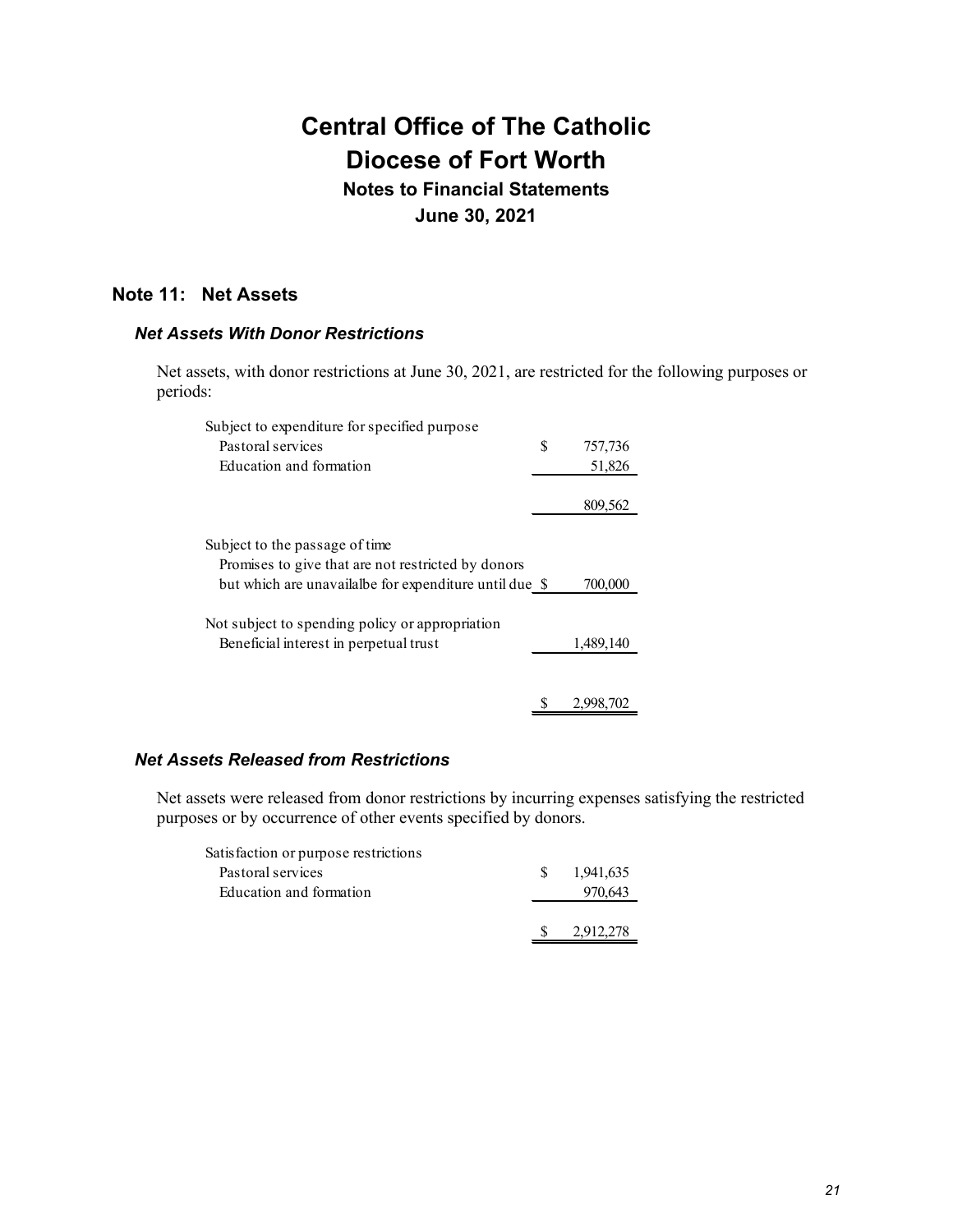## **Notes to Financial Statements June 30, 2021**

### **Note 12: Revenue from Contracts with Customers**

### *Insurance Revenue*

Revenue from contracts with parishes, schools and other affiliated entities (the "locations") for insurance premiums is reported at the amount that reflects the consideration to which the Central Office expects to be entitled in exchange for providing insurance coverage to these locations.

Revenue is recognized as performance obligations are satisfied, which is ratably over the period of coverage (July 1 – June 30) which aligns with the fiscal year of the Central Office. Generally, the Central Office bills the locations over an 11-month period, with amounts due within 30 days of the billing.

### *Transaction Price and Recognition*

The Central Office determines the transaction price for the locations based on standard charges for services provided, which includes claims history, administrative costs, and premiums charged by a third-party insurance company for stop-loss coverage. There are no implicit price concessions provided to the locations.

### *Contract Balances*

The following table provides information about the Central Office's receivables, which are reflected in accounts receivable on the statement of financial position, from contracts with the locations as of June 30:

| Accounts receivable, beginning of year | \$52,297  |
|----------------------------------------|-----------|
| Accounts receivable, end of year       | \$267,485 |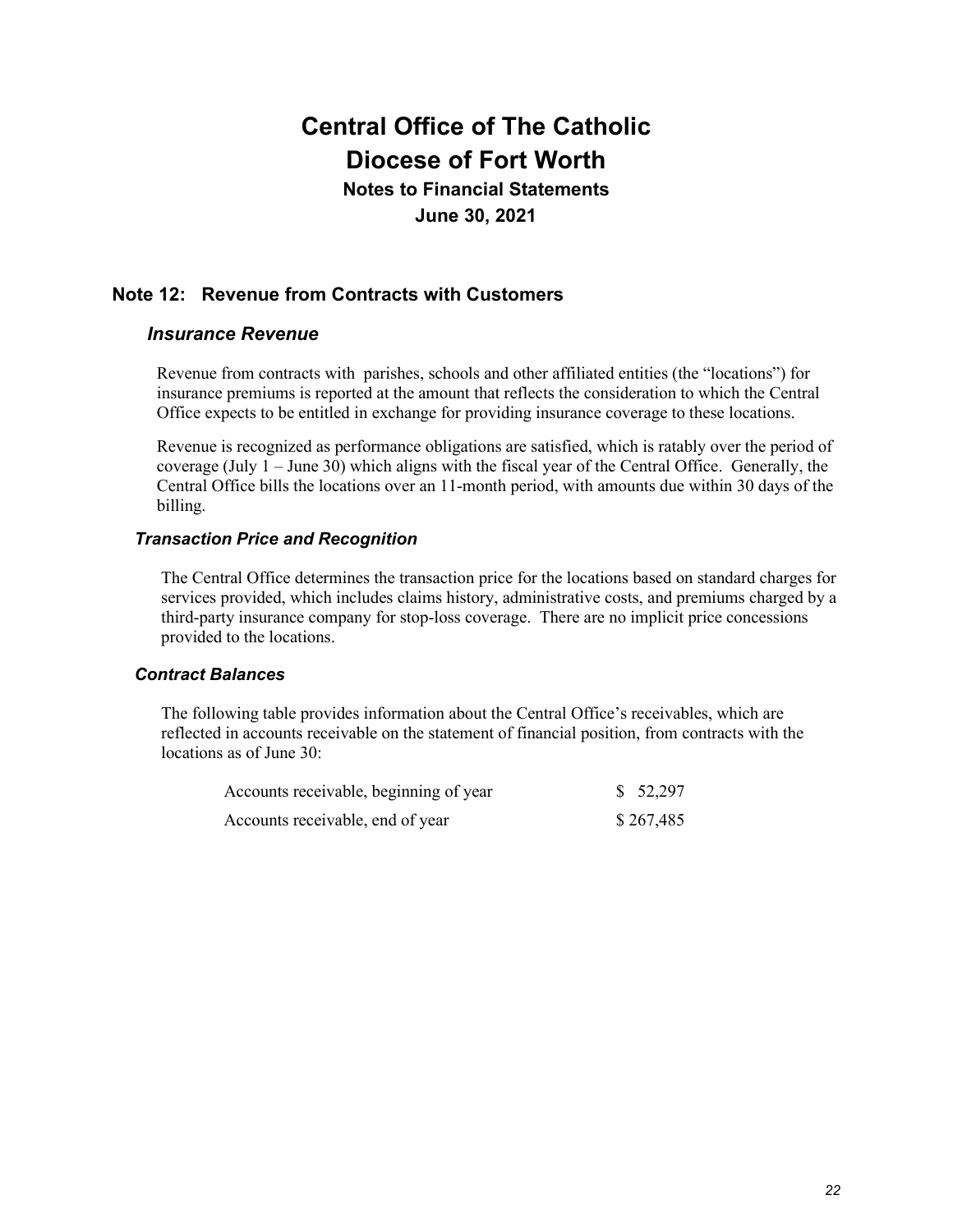## **Notes to Financial Statements June 30, 2021**

### **Note 13: Liquidity and Availability**

Financial assets available for general expenditure, that is, without donor or other restrictions limiting their use, within one year of June 30, 2021, comprise the following:

| Financial assets at year end                                       |    |                |
|--------------------------------------------------------------------|----|----------------|
| Cash                                                               | \$ | 24,758,622     |
| Accounts receivable - affiliates, net                              |    | 3,642,940      |
| Contributions receivable                                           |    | 700,000        |
| Accrued interest receivable                                        |    | 5,516,354      |
| Loans receivable - affiliates, net                                 |    | 47,036,758     |
| Investments                                                        |    | 14,267,210     |
| Total financial assets at year end                                 |    | 95,921,884     |
| Less amounts not available to be used with one year                |    |                |
| Loan receivables not expected to be collected within one year      |    | (44, 441, 694) |
| Accrued loan interest not expected to be collected within one year |    | (4,186,543)    |
| Funds held for others                                              |    | (1,084,613)    |
| Deposits payable - affiliates                                      |    | (66, 230, 334) |
| Donor restricted funds                                             |    | (415,036)      |
| Financial assets not available to be used within one year          |    | (116,358,220)  |
| Financial assets available to meet cash needs                      |    |                |
| for general expenditures within one year                           | S  | (20, 436, 336) |

The Central Office receives significant contributions restricted by donors, and considers contributions restricted for programs which are ongoing, major and central to its annual operations to be available to meet cash needs for general expenditures. For the year ended June 30, 2021, restricted contributions of \$1,094,527 were included in financial assets available to meet cash needs for general expenditures within one year.

The Diocese of Fort Worth monitors the availability of resources required to meet its operating needs and other contractual commitments, while also striving to maximize the investment of its available funds. For purposes of analyzing resources available to meet general expenditures over a twelve-month period, the Central Office considers all expenditures related to its ongoing activities including religious education and formation, pastoral services, and communications as well as the conduct of services undertaken to support those activities to be general expenditures.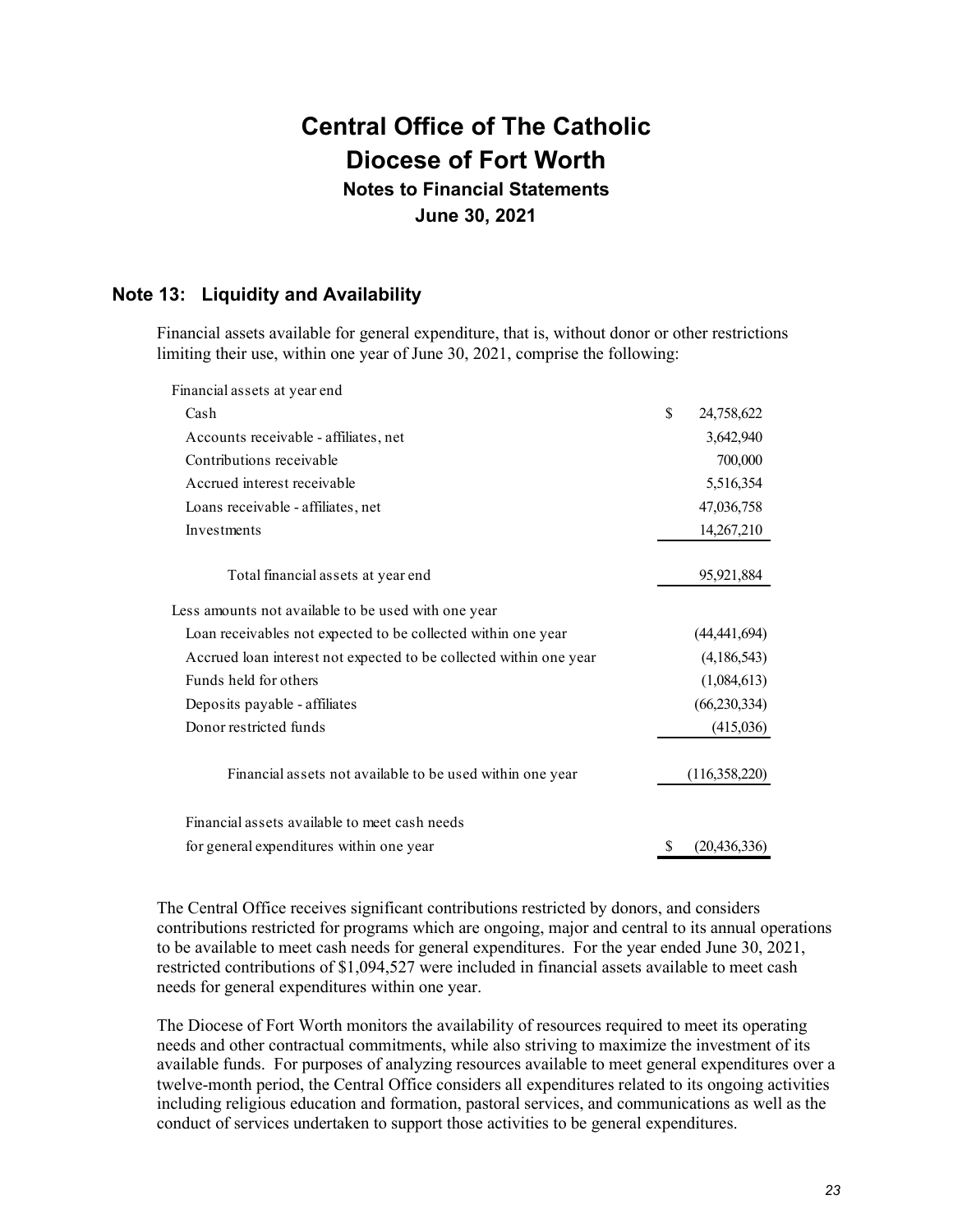The Central Office holds deposits on behalf of parishes and schools within the Fort Worth Diocese, and in turn loans out these funds within the Diocese. The deposits are due on demand, although the loans receivable are due over a period of time. While the deposits are due on demand, in looking back over the past five years, the parishes and schools have a history of making deposits that are similar to the withdrawals made in a given year. During this time period, the largest excess of withdrawals over deposits was approximately \$6.3 million, representing only approximately 10% of the amount that could be withdrawn. The Central Office consistently has cash on hand to cover these situations. Over the next twelve months, management does not expect withdrawals to be significantly greater than expected deposits.

The Central Office can also open a line of credit with its current commercial bank for operational expenses, should the need arise.

In addition to financial assets available to meet general expenditures over the next twelve months, the Central Office strives to operates with a balanced budget and anticipates collecting sufficient revenue to cover general expenditures.

### **Note 14: Commitments and Contingencies**

### *Guaranteed Bonds*

On December 23, 2020, Nolan Catholic High School (School) borrowed \$15,750,000 in revenue bonds to fund capital projects and to refinance existing debt with the Catholic Diocese of Fort Worth.

The financing transaction included \$9,000,000 of Tax-Exempt Revenue Notes, Series 2020-1X, issued by Arlington Higher Education Finance Corporation ("AHEFC") and sold to a single bank in a direct private placement transaction. These bonds are guaranteed by the Catholic Diocese of Fort Worth.

The remaining transaction includes (i) \$1,000,000 of Taxable Senior Revenue Bonds, Series 2020- 1A and (ii) \$5,750,000 of Taxable Junior Revenue Bonds, Series 2020-1B, issued by the Catholic Diocese of Fort Worth Advancement Foundation (Foundation) and also sold to the Foundation by a Placement Agent pursuant to a Prospectus.

### *Insurance*

The Central Office manages the claims against the Diocese. At June 30, 2021, the Diocese is subject to various claims covering a wide range of matters that arise in the ordinary course of its activities. Claims and litigation are covered by commercial insurance. The deductible on insurance claims is \$200,000 per occurrence. Management believes that any liability that may ultimately result from the resolution of claims will not have a material adverse effect on the financial condition or results of operations of the Central Office.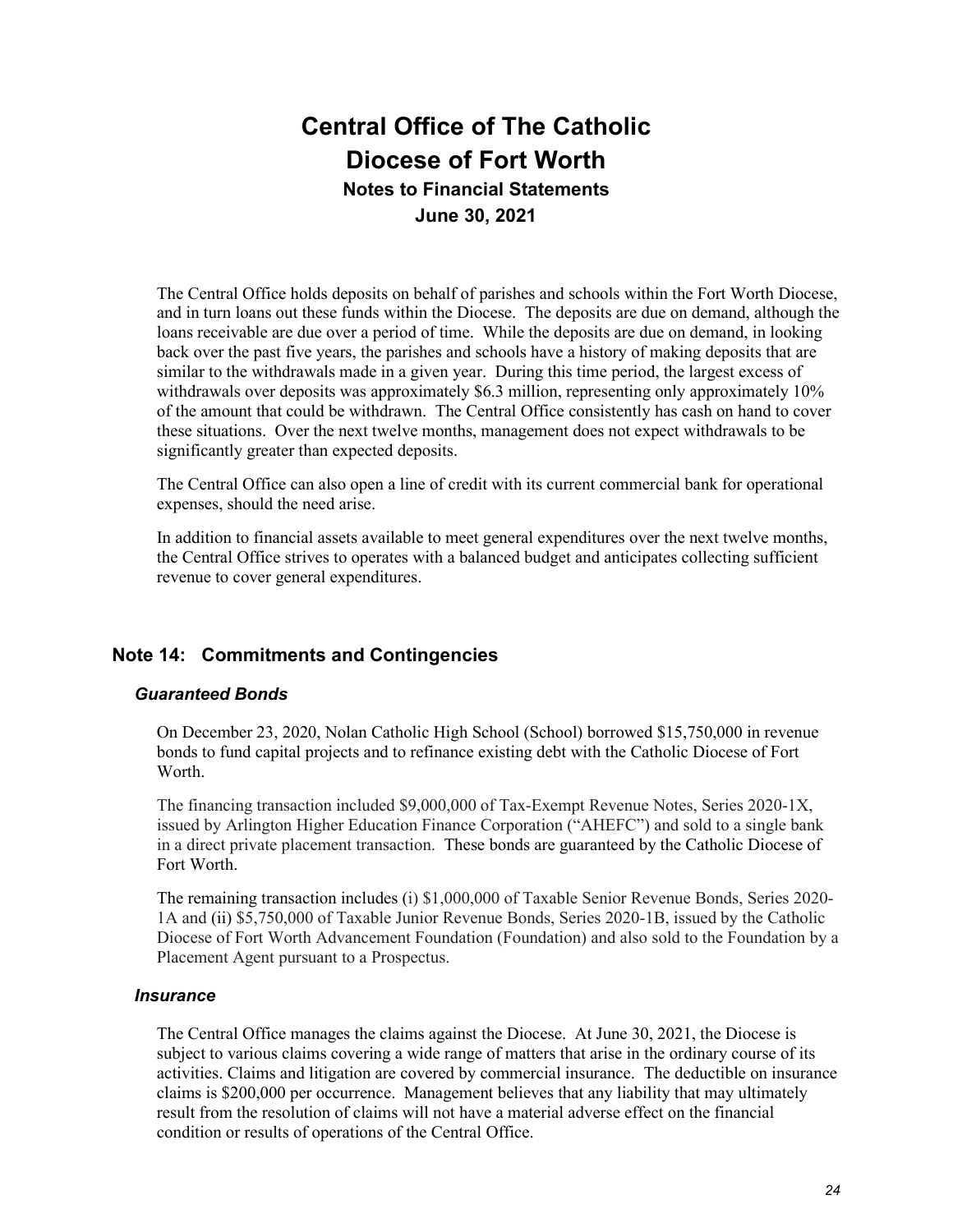**Notes to Financial Statements June 30, 2021**

## **Note 15: Defined Benefit Pension Plans**

The Diocese has two noncontributory defined benefit pension plans covering all eligible employees of the Central Office as well as those of parishes, schools, and other affiliated entities. Assets of the plans are held in trust funds managed by independent third parties. The Diocese's funding policy is to make the minimum annual contribution that is required by applicable regulations, plus such amounts as the Diocese may determine to be appropriate from time to time.

The defined benefit plans of the Diocese cover eligible employees as follows:

- A noncontributory retirement plan that provides retirement benefits to eligible priests (the "Priests' Plan"). A priest becomes eligible to participate in the Priests' Plan in the months following his incardination. If a priest has served a minimum of seven years with the Diocese, he will be vested for retirement benefits. A priest's service is measured by his aggregate periods of service prior to his retirement date or earlier termination from the Priests' Plan.
- A noncontributory retirement plan that provides retirement benefits for eligible employees (the "Employee Plan"). The Employee Plan covers all employees scheduled to work at least 1,000 hours in a calendar year and have five years of credited service for vesting status. Benefit payments are based upon a defined benefit formula determined by plan document provisions.

The Diocese charges the Central Office and other participating entities for pension costs based on a percentage of each entities' payroll. This rate is determined periodically by the Diocese based upon plan assets, liabilities, and other factors considered relevant by the Diocese. The ultimate obligation to fund these plans is the responsibility of the Diocese. The Central Office is responsible only to the extent of the assessment charged to it unless determined otherwise by the Diocesan Finance Council and the Bishop in the future.

For the year ended June 30, 2021, the actual contributions for the Central Office's portion of these plans for the priests and employees were \$389,536.

The annual required contributions were actuarially determined as a percent of the covered payroll of the participating employees. The Central Office is not responsible for the unfunded liability unless determined otherwise by the Diocesan Finance Council and the Bishop in the future.

The following information reflects all participants in the plans, which includes the Central Office priests and employees.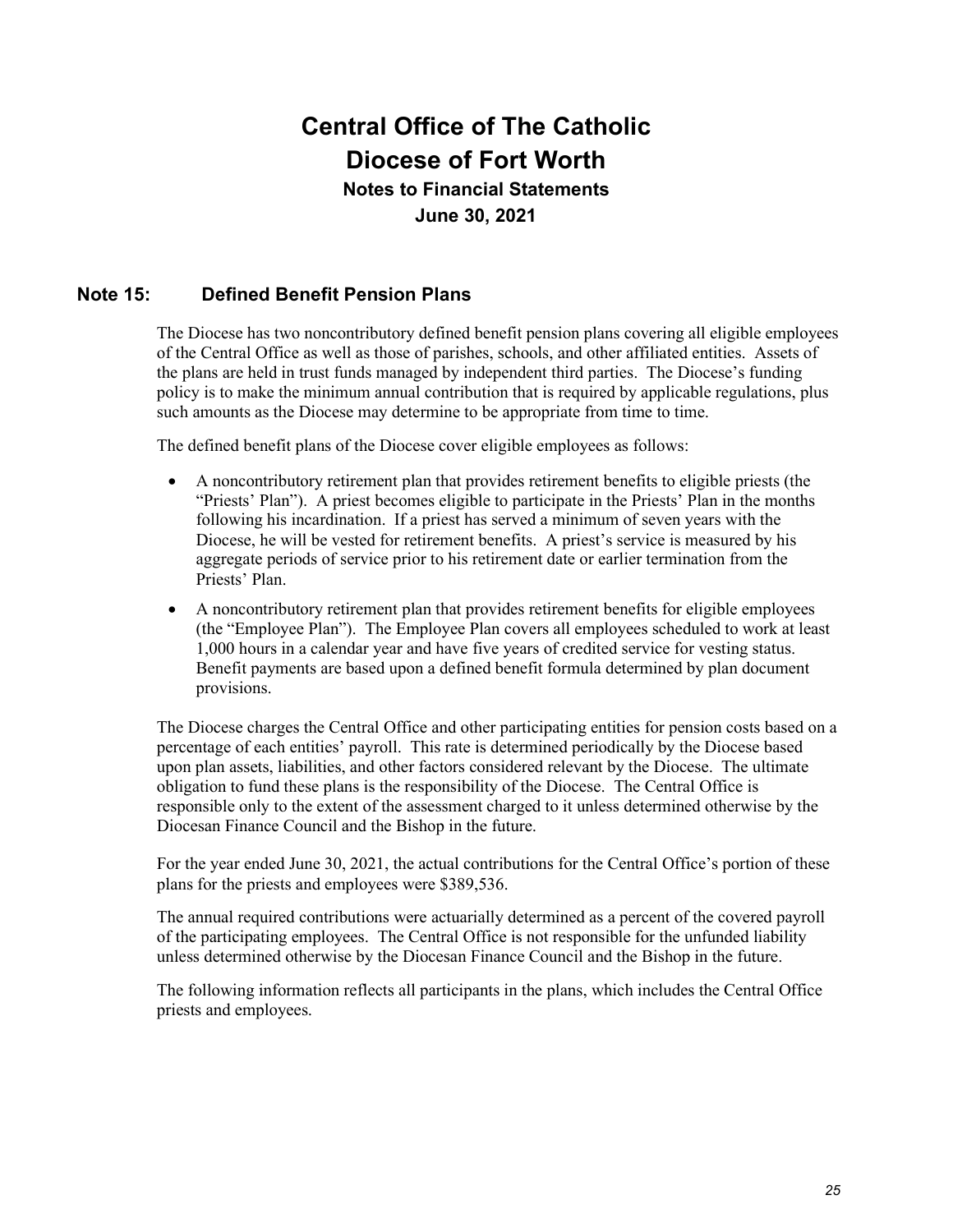## **Notes to Financial Statements June 30, 2021**

### **Employee Plan**

The actuarial valuation information for the Employee Plan follows:

| Actuarial valuation date   | 6/30/2021             |
|----------------------------|-----------------------|
| Actuarial cost method      | Projected Unit Credit |
| Asset valuation method     | Market Value          |
| Assumptions:               |                       |
| Investment return          | 7.25%                 |
| Projected salary increases | $2.50\%$              |
|                            |                       |

The annual pension cost trend information for the Employee Plan follows:

| <b>Annual Pension Cost (APC)</b> | -S | 3.177.972 |
|----------------------------------|----|-----------|
| Percentage of APC Contributed    |    | 100.00%   |
| Net Pension Obligation           |    |           |

### The funding information for the Employee Plan follows:

| Actuarial valuation date                    |    | 6/30/2021  |  |
|---------------------------------------------|----|------------|--|
| Fair value of plan assets                   | S  | 42,870,748 |  |
| Actuarial accrued liability (AAL)           | S  | 54,093,846 |  |
| Unfunded actuarial accrued liability (UAAL) | \$ | 11,223,098 |  |
| Funded ratio                                |    | 79.25%     |  |
| Annual covered payroll                      | S  | 27,445,233 |  |
| UAAL as percentage of covered payroll       |    | 40.89%     |  |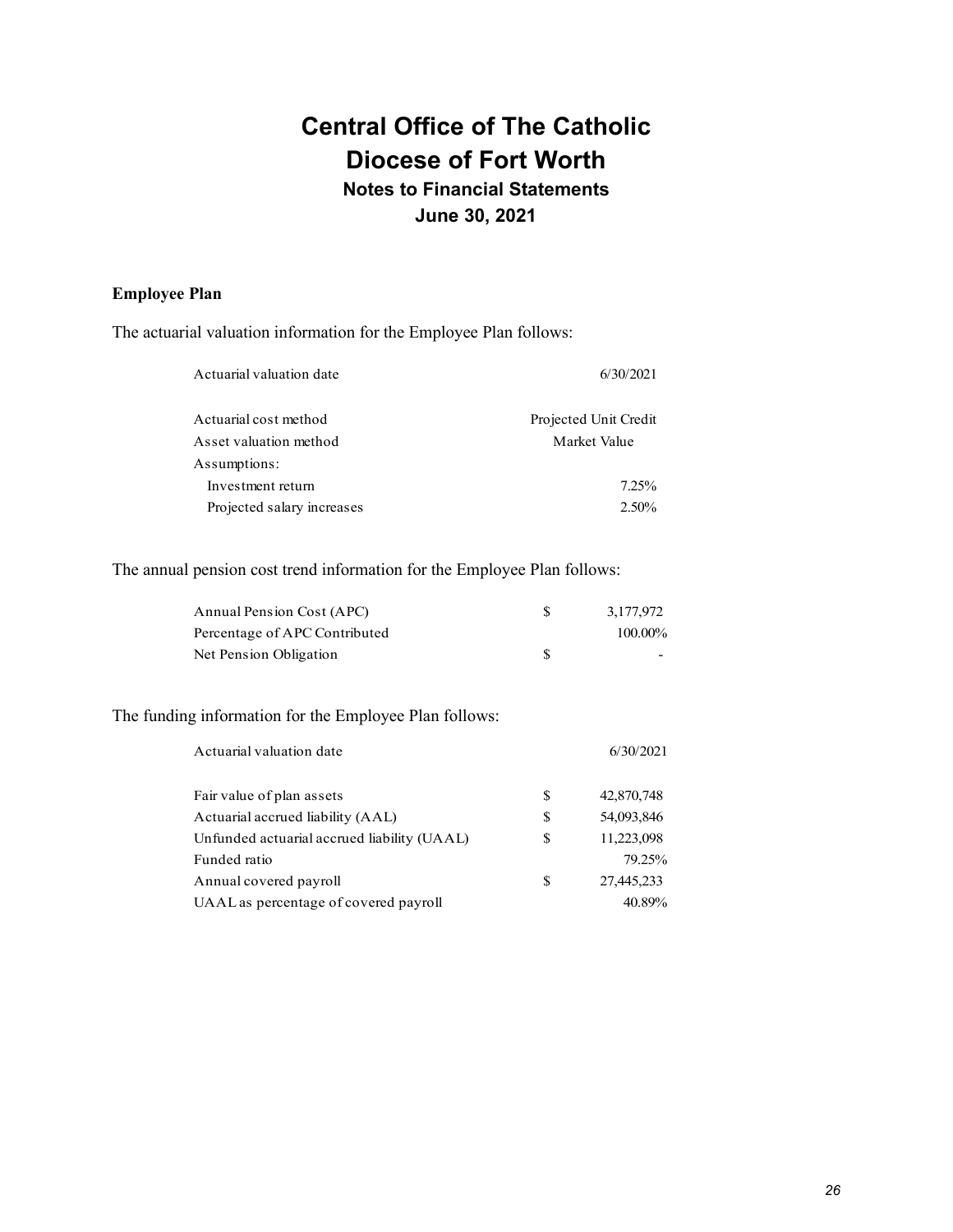## **Notes to Financial Statements June 30, 2021**

#### **Priests' Plan**

The actuarial valuation information for the Priests' Plan follows:

| Actuarial valuation date | 6/30/2021             |  |
|--------------------------|-----------------------|--|
| Actuarial cost method    | Projected Unit Credit |  |
| Asset valuation method   | Market Value          |  |
| Assumptions:             |                       |  |
| Investment return        | $7.25\%$              |  |
| Cost of living           | $1.50\%$              |  |

The annual pension cost trend information for the Priests' Plan follows:

| Annual Pension Cost (APC)     | 739.200  |
|-------------------------------|----------|
| Percentage of APC Contributed | 100.000% |

The funding information for the Priests' Plan follows:

| Actuarial valuation date                              |     | 6/30/2021   |  |
|-------------------------------------------------------|-----|-------------|--|
| Fair value of plan assets                             | S   | 9,082,811   |  |
| Actuarial accrued liability (AAL)                     | \$. | 7,447,551   |  |
| Unfunded actuarial accrued liability/(benefit) (UAAL) | - S | (1,635,260) |  |
| Funded ratio                                          |     | 121.96%     |  |

### **Note 16: Insurance Plans**

The Central Office maintains a workers' compensation plan for the employees of Diocesan parishes, schools, and other affiliated entities (the "participants") and a multi-peril insurance plan. Both plans are partially self-insured through a high deductible.

The Payroll Department calculates the premium for the workers' compensation plan and remits the premiums to the Accounting Department. The calculations are made per pay period under parameters set by Church Mutual.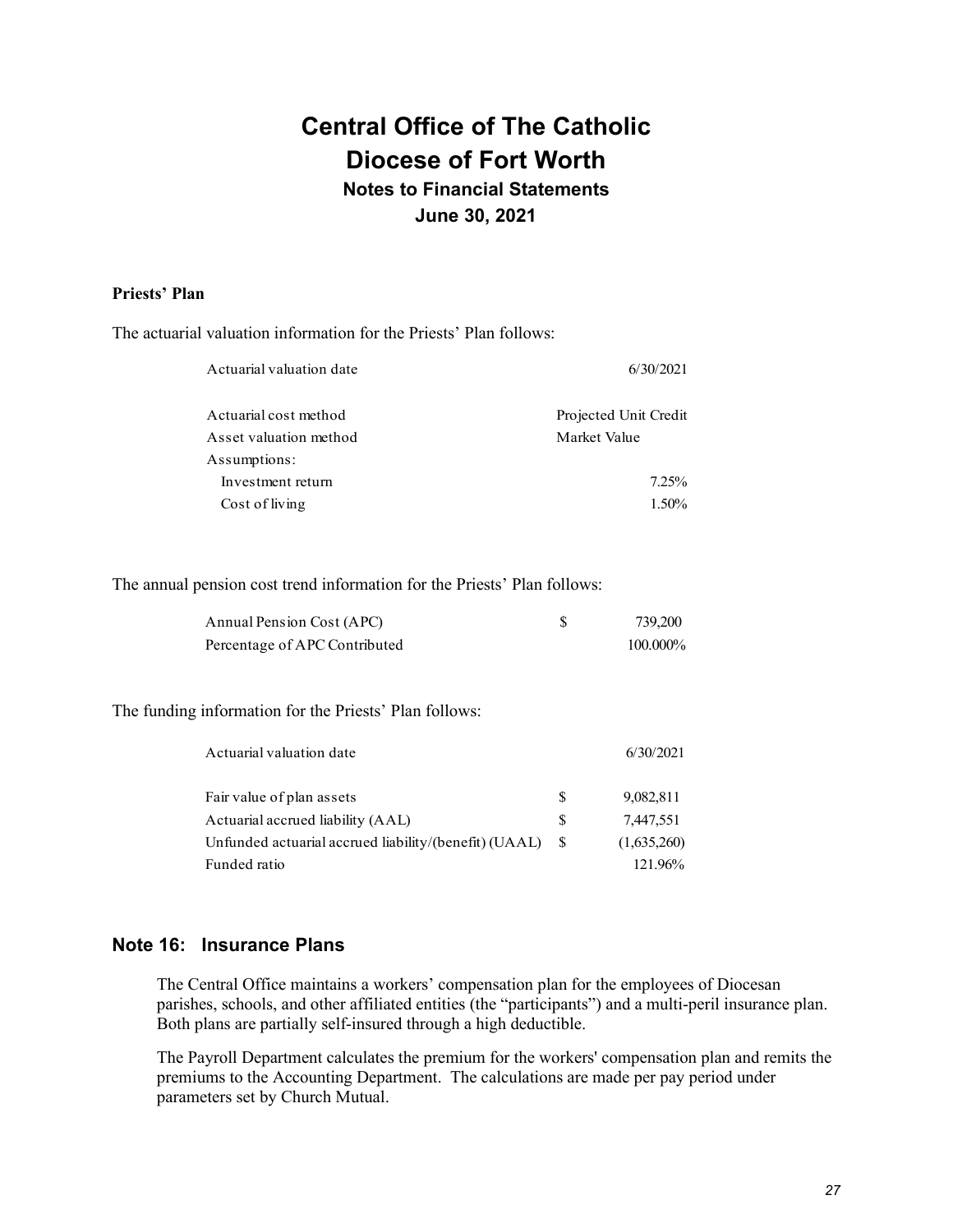The Central Office has a fully insured plan for the health insurance needs of the participants. The health insurance plan is administered by a third party, and the Central Office does not participate in billing the premiums to the parishes and schools.

Included in expenses are actual costs and claims paid plus management's estimates of any additional ultimate loss which may change materially in the near term.

### **Note 17: Significant Estimates and Concentrations**

Accounting principles generally accepted in the United States of American require disclosure of certain significant estimates and current vulnerabilities due to certain concentrations. Those matters include the following:

### *Economic Uncertainties*

As a result of the spread of the SARS-CoV-2 virus and the incidence of COVID-19, economic uncertainties have arisen which may negatively affect the financial position, results of operations and cash flows of the Central Office. The duration of these uncertainties and the ultimate financial effects cannot be reasonably estimated at this time.

### *Investments*

The Central Office invests in various investment securities. Investment securities are exposed to various risks such as interest rate, market and credit risks. Due to the level of risk associated with certain investment securities, it is at least reasonably possible that changes in the values of investment securities will occur in the near term and that such changes could materially affect the amounts reported in the accompanying statements of financial position.

### *Contributions*

Approximately 47% of total contributions were received from one donor.

### **Note 18: Subsequent Events**

Subsequent events have been evaluated through January 21, 2022, which is the date the financial statements were available to be issued.